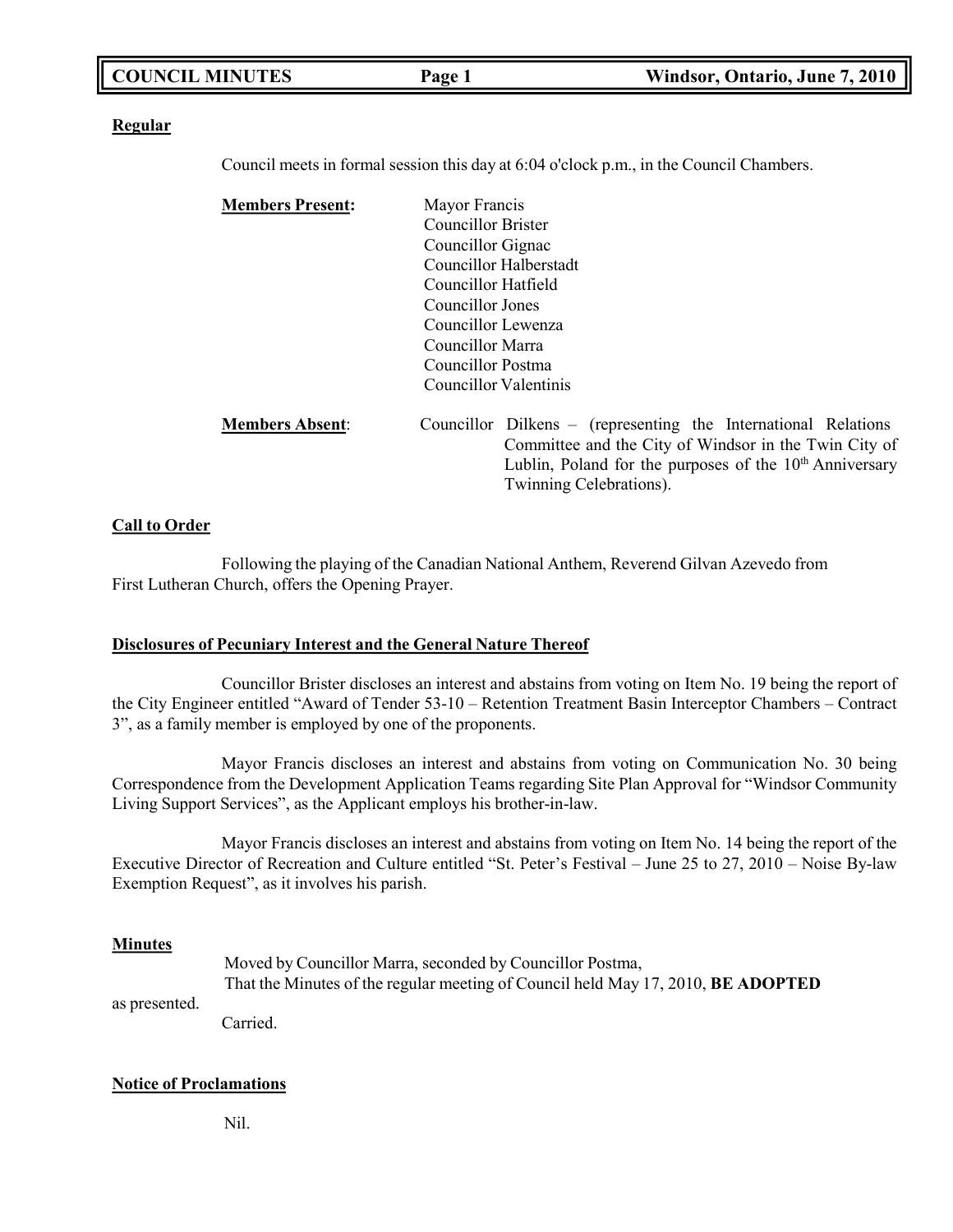## **COUNCIL MINUTES Page 2 June 7, 2010**

#### **Committee of the Whole**

Moved by Councillor Valentinis, seconded by Councillor Brister,

That Council do now rise and move into Committee of the Whole with the Mayor presiding for the purpose of dealing with:

- (a) communication items;
- (b) consent agenda;
- (c) hearing requests for deferrals or referrals of any items of business;
- (d) hearing presentations and delegations;
- (e) consideration of business items;
- (f) consideration of Committee reports:
	- (i) **Report of Special In-Camera Meeting or other Committee as may be held prior to Council** (if scheduled); and
	- (ii) **Report No. 1 of the Small Business Advisory Panel** of its meeting held April 9, 2010; and
	- (iii) **Report No. 11 of the Service Delivery Review Steering Committee** of its meeting held April 13, 2010; and
	- (iv) **Report No. 280 of the Windsor Heritage Committee** of its meeting held April 14, 2010;
- (g) consideration of by-laws 86-2010 through 87-2010 (inclusive).
- Carried.

### **Communications**

Moved by Councillor Gignac, seconded by Councillor Halberstadt,

**M160–2010** That the following Communication Items 1 to 41 and 44 to 52 inclusive, as set forth in the Council Agenda **BE REFERRED** as noted except Communication No. 43 which is dealt with at the request for deferrals, referrals or withdrawals stage; and Communication No. 42 and 53 which are dealt with as follows:

### **Communication No. 42:**

Moved by Councillor Halberstadt, seconded by Councillor Gignac,

**M161-2010** That the report of the Chief Building Official dated June 3, 2010 entitled "Response to Council Question 37-2010 Respecting Excessive Vehicle Noise" **BE DEFERRED** to the June 14, 2010 meeting of Council as a regular agenda item, to allow for delegations as well as representatives from Windsor Police Services to be in attendance.

Carried.

SB2010

## **Communication No. 53:**

Moved by Councillor Hatfield, seconded by Councillor Jones,

**M162-2010** That Administration **BE AUTHORIZED** to incur expenditures for additional crews for curbside pickup on June 11 and 12, 2010 of flood damaged goods in those areas affected by the June 5, 2010 storm. Carried.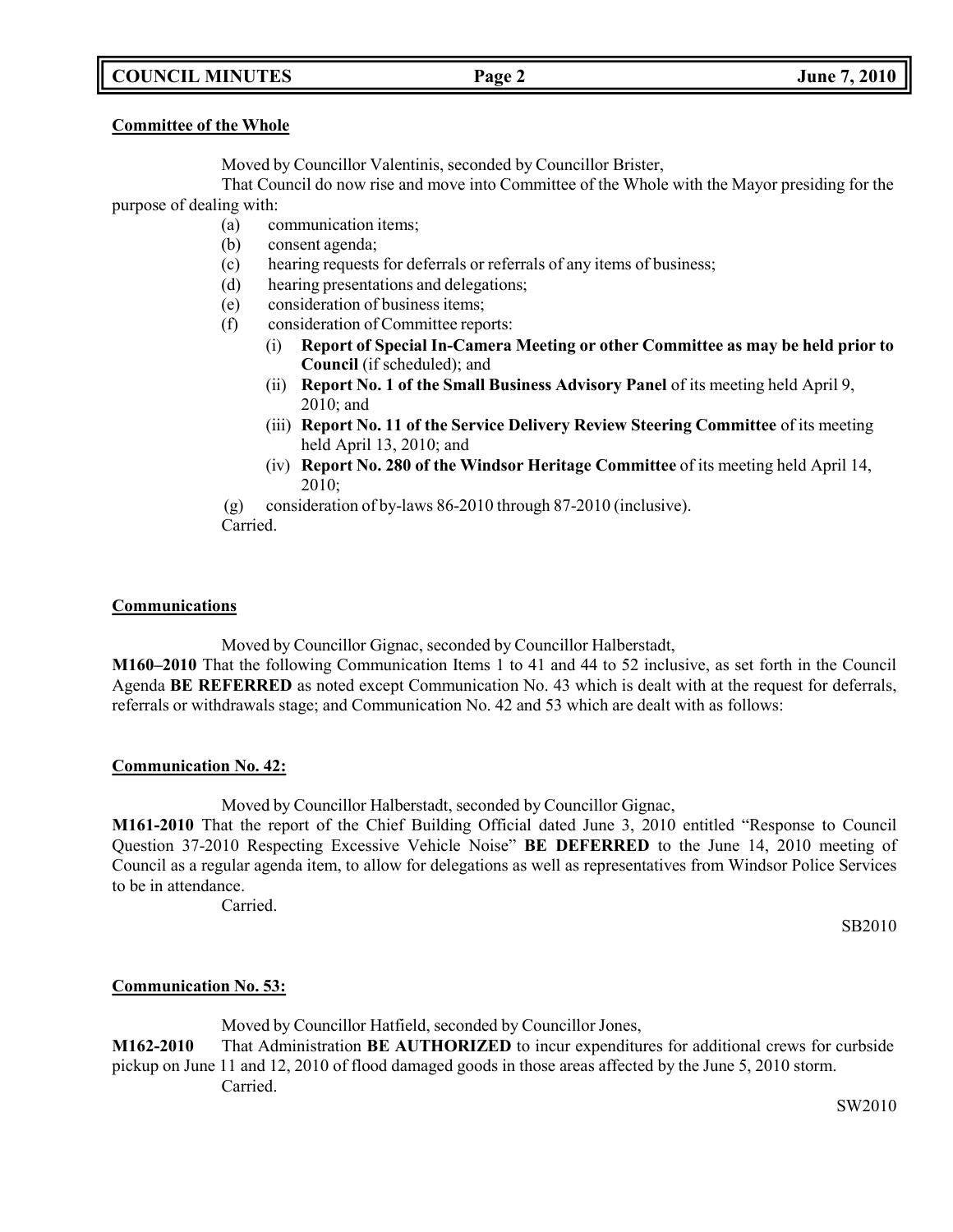**COUNCIL MINUTES Page 3 June 7, 2010**

| <b>Item</b>    | From                                                                              | <b>Description</b>                                                                                                                                                                                                                                                                                                          |
|----------------|-----------------------------------------------------------------------------------|-----------------------------------------------------------------------------------------------------------------------------------------------------------------------------------------------------------------------------------------------------------------------------------------------------------------------------|
| $\mathbf{1}$   | Ministry of<br>Transportation                                                     | Designation of the Windsor-Essex Parkway Corridor as a Controlled-<br>Access Highway and Some Portions as King's Highway in accordance<br>with the Public Transportation and Highway Improvement Act<br><b>City Engineer</b><br>Note & File<br><b>GP2010</b>                                                                |
| $\overline{2}$ | Ministry of<br>Transportation                                                     | Improvements to the Canadian Plaza of the Windsor-Detroit Tunnel -<br>Notice of Invitation for Public Comment – Public Information Centre 3<br><b>City Engineer</b><br><b>General Manager, Windsor Detroit Tunnel Corporation</b><br>Note & File<br><b>MTW/1137</b>                                                         |
| $\mathfrak{Z}$ | Ministry of Agriculture,<br>Food and Rural Affairs                                | Rural Connections Broadband Program (Rural Connections)<br>Note & File<br>GP2010                                                                                                                                                                                                                                            |
| 4              | <b>Chair of Cabinet Minister</b><br>Without Portfolio,<br>Responsible for Seniors | Request for Nominations to the 2010 Senior Achievement Award<br>Program<br><b>Seniors Advisory Committee</b><br>Note & File<br><b>GP2010</b>                                                                                                                                                                                |
| 5              | Ministry of Health &<br>Long-Term Care                                            | Long-Term Care Homes Act: Implementation Update #1<br><b>Community Development &amp; Health Commissioner</b><br><b>Administrator of Huron Lodge</b><br>Note & File<br><b>SS2010</b>                                                                                                                                         |
| 6              | Ministry of Health &<br>Long-Term Care                                            | New Report From Ontario's Chief Medical Officer of Health Says There<br>Is No Direct Causal Link Between Wind Turbines and Adverse Health<br>Effects<br><b>City Planner</b><br><b>Windsor-Essex County Environment Committee</b><br><b>Manager of Environmental Services</b><br>Note & File<br><b>MH2010</b>                |
| $\overline{7}$ | Ministry of the<br>Environment                                                    | Certificate of Approval - Municipal and Private Sewage Works - Sanitary<br>Sewers on an easement, from Little River Boulevard to the Little River<br><b>Pollution Control Plant</b><br><b>City Engineer</b><br><b>Executive Director of Operations</b><br><b>Manager of Environmental Services</b><br>Note & File<br>EI2010 |
| $\,8\,$        | Ministry of Consumer<br>Services                                                  | Extended Bar Hours During 2010 FIFA World Cup<br>Note & File<br><b>SR2010</b>                                                                                                                                                                                                                                               |
| 9              | Association of<br>Municipalities of Ontario<br>(AMO)                              | Join the 74 Municipalities Already Committed to the PowerPledge<br>Campaign<br>VP, Customer Relations, Enwin<br><b>Marketing &amp; Communications Officer</b><br><b>Manager of Real Property, Asset Planning</b><br>Note & File<br><b>MMA2010</b>                                                                           |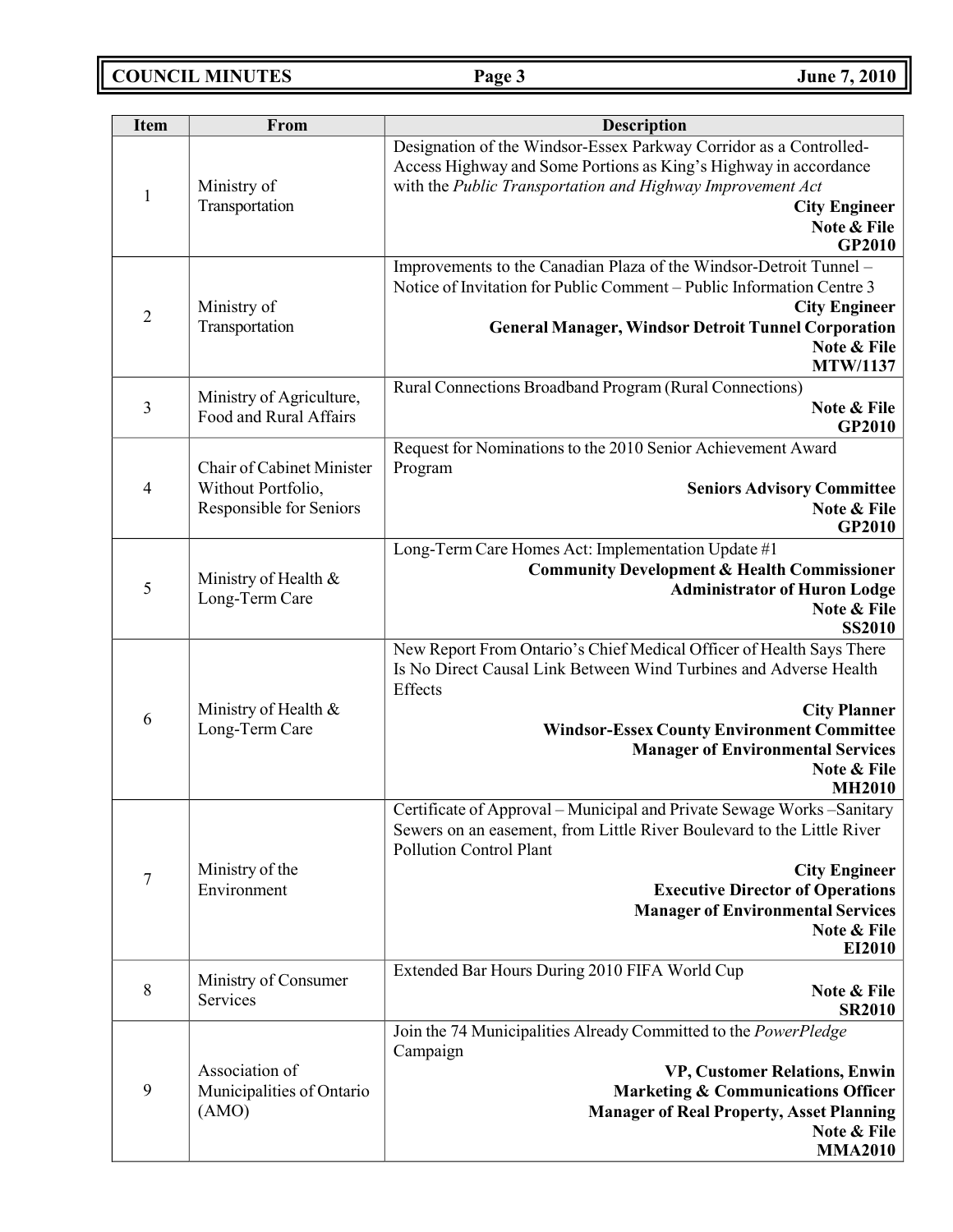**COUNCIL MINUTES Page 4 June 7, 2010**

| 10 | Association of<br>Municipalities of Ontario          | Draft Federal Wastewater Effluent Regulations Under the Fisheries Act<br><b>City Engineer</b><br>Note & File                                                                                                                                                    |
|----|------------------------------------------------------|-----------------------------------------------------------------------------------------------------------------------------------------------------------------------------------------------------------------------------------------------------------------|
|    | (AMO)                                                | EI2010<br>New Long Term Care Funding Agreements to be Negotiated with Local                                                                                                                                                                                     |
| 11 | Association of<br>Municipalities of Ontario<br>(AMO) | <b>Health Integration Networks</b><br><b>Community Development &amp; Health Commissioner</b><br><b>Administrator of Huron Lodge</b><br><b>Chief Financial Officer &amp; City Treasurer</b><br>Note & File<br><b>SS2010</b>                                      |
| 12 | Association of<br>Municipalities of Ontario<br>(AMO) | Ontario Government Promotes the Wise Water Use<br><b>City Engineer</b><br><b>Windsor Utilities Commission</b><br>Note & File<br><b>MMA2010</b>                                                                                                                  |
| 13 | Association of<br>Municipalities of Ontario<br>(AMO) | AMO Supports Ontario's Promotion of Wise Water Use<br><b>City Engineer</b><br><b>Windsor Utilities Commission</b><br>Note & File<br>EI2010                                                                                                                      |
| 14 | Association of<br>Municipalities of Ontario<br>(AMO) | Bill 16, Schedule 25, Public Sector Compensation Restraint to Protect<br>Public Services Act, 2010<br><b>City Clerk</b><br><b>Executive Director of Human Resources</b><br><b>Chief Financial Officer &amp; City Treasurer</b><br>Note & File<br><b>MMA2010</b> |
| 15 | Association of<br>Municipalities of Ontario<br>(AMO) | Chief Medical Officer of Health Releases Review of Potential Health<br>Impact of Wind Turbines<br><b>City Planner</b><br><b>Manager of Environmental Services</b><br><b>WECEC Coordinator</b><br>Note & File<br><b>MMA2010</b>                                  |
| 16 | Association of<br>Municipalities of Ontario<br>(AMO) | The Water Opportunities and Water Conservation Act<br><b>City Engineer</b><br><b>Manager of Environmental Services</b><br><b>Executive Director of Operations</b><br>Note & File<br>EI2010                                                                      |
| 17 | Association of<br>Municipalities of Ontario<br>(AMO) | Charles Beer Report Refocuses Efforts on What is Needed for Successful<br>implementation of AODA<br>A/Diversity & Accessibility Officer<br><b>Windsor Accessibility Advisory Committee</b><br>Note & File<br>GPL/10190                                          |
| 18 | Association of<br>Municipalities of Ontario<br>(AMO) | Government Announces Deputy Minister Appointments<br>Note & File<br><b>MMA2010</b>                                                                                                                                                                              |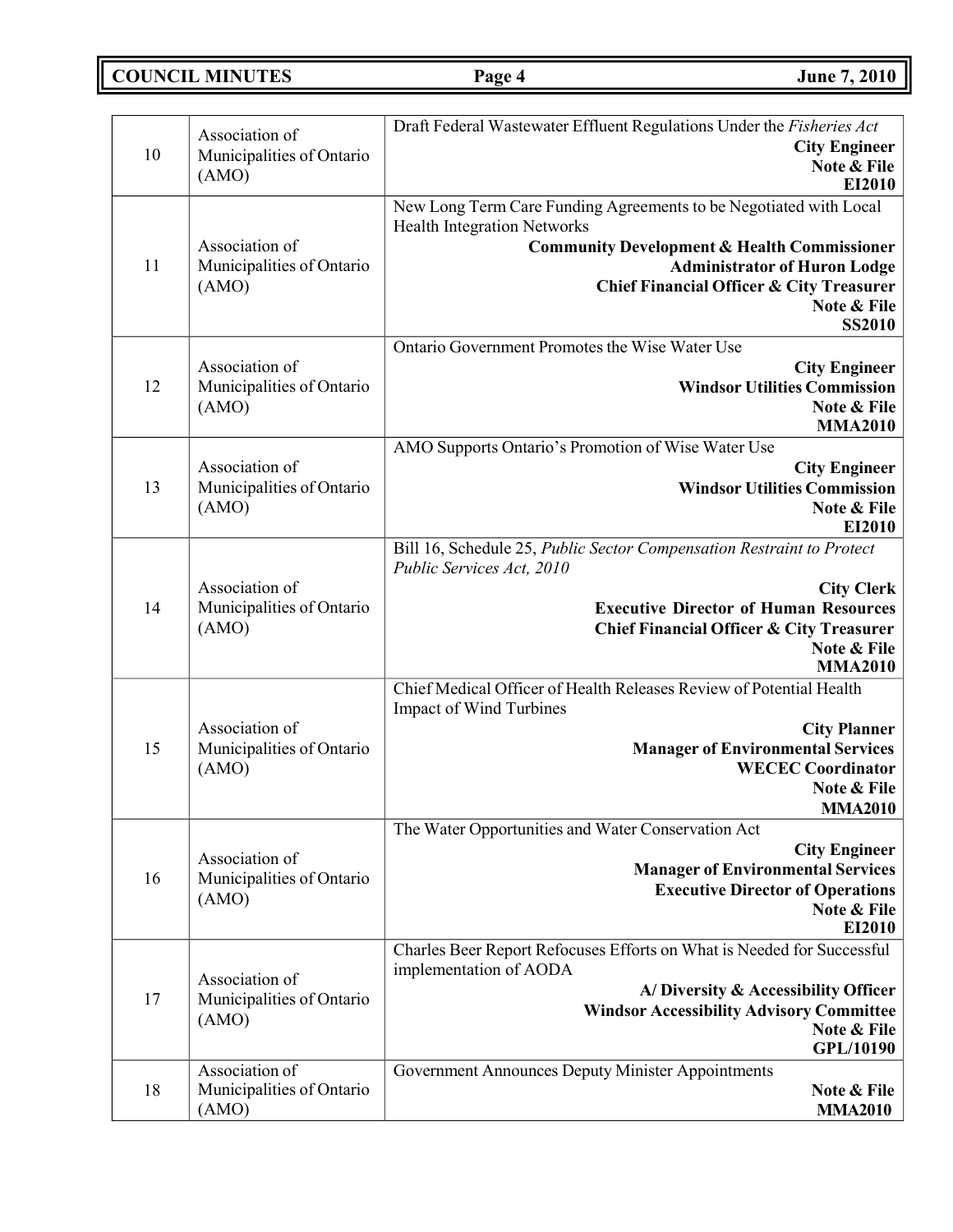**COUNCIL MINUTES Page 5 June 7, 2010**

| 19 | Association of<br>Municipalities of Ontario                   | Key Questions to Ask Solar Photovoltaic Providers<br><b>Manager of Real Property Asset Planning</b>                                                                                                          |
|----|---------------------------------------------------------------|--------------------------------------------------------------------------------------------------------------------------------------------------------------------------------------------------------------|
|    | (AMO)                                                         | Note & File<br><b>MMA2010</b>                                                                                                                                                                                |
| 20 | <b>OMERS</b> Sponsors<br>Corporation                          | 2010 Plan Changes<br><b>Chief Financial Officer &amp; City Treasurer</b><br>Note & File<br><b>GM2010</b>                                                                                                     |
| 21 | Ontario Ministry of<br>Municipal Affairs &<br>Housing         | Community Planning and Development 3D Visualization Portal<br><b>City Planner</b><br>Note & File<br>GP2010                                                                                                   |
| 22 | The Corporation of the<br>Town of LaSalle                     | Town of LaSalle By-Law Number 7165 Regarding Town of LaSalle<br>Official Plan<br><b>City Planner</b><br><b>Chief Building Official</b><br>Note & File<br>Z2010                                               |
| 23 | Ontario Municipal Board<br>(OMB)                              | Dismissal of Appeal of Goldmanco Inc. Regarding City of Windsor<br>Zoning By-Law 8600<br><b>City Planner</b><br><b>City Solicitor</b><br><b>Zoning Clerk</b><br>Note & File<br>ZO/10180                      |
| 24 | Municipal Property<br><b>Assessment Corporation</b><br>(MPAC) | Settlement with Ontario Public Service Employees Union (OPSEU)<br>Ratified<br>Note & File<br><b>ACEA2010</b>                                                                                                 |
| 25 | Stantec Consulting Ltd.                                       | Town of Amherstburg Water Master Plan and Water Tower Class<br><b>Environmental Assessment</b><br><b>City Engineer</b><br><b>Windsor Utilities Commission</b><br>Note & File<br>EI2010                       |
| 26 | Chief Building Official                                       | <b>MTO Building Demolitions</b><br>Note & File<br><b>ST2010</b>                                                                                                                                              |
| 27 | Project Manager-HST<br>Implementation                         | Harmonized Sales Tax Update<br>Note & File<br><b>GP2010</b>                                                                                                                                                  |
| 28 | Manager of Development<br>Applications                        | Application of Calloway Real Estate Investment Trust Inc. for Site Plan<br>Amendment to Permit Façade Upgrades and Drive Aisle Realignment<br>Located at 3120-3258 Dougall Avenue<br>Note & File<br>ZS/10671 |
| 29 | Manager of Development<br>Applications                        | Application of Sam Tortola Enterprises Inc. for Site Plan Approval to<br>Permit a 4 Bay Car Wash Located at 495 Tecumseh Rd. West<br>Note & File<br><b>ZS/10675</b>                                          |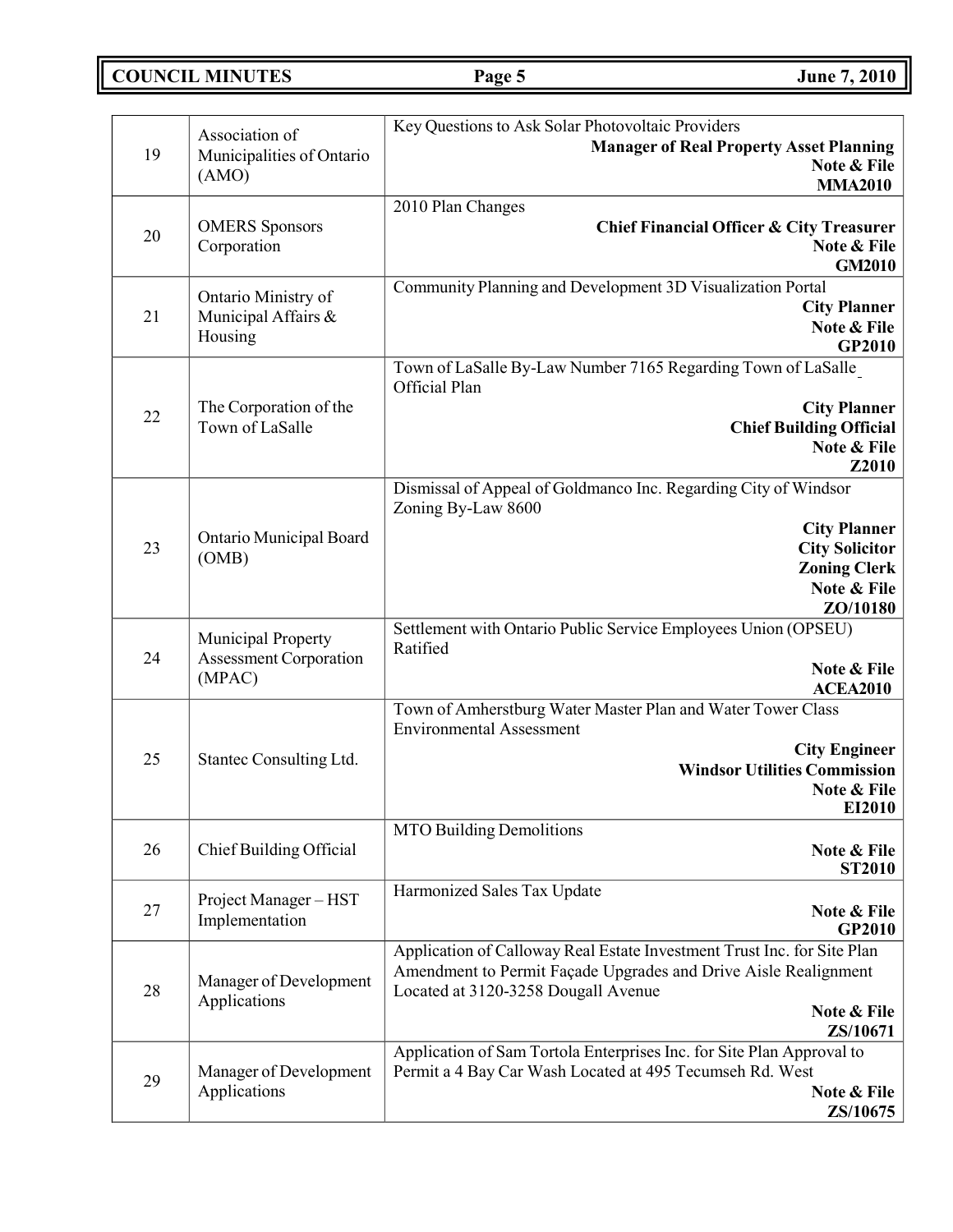# **COUNCIL MINUTES Page 6 June 7, 2010**

| 30 | Manager of Development<br>Applications                           | Application of Windsor Community Living Support Services for Site<br>Plan Amendment to permit an addition to increase office space as well as<br>the addition of bicycle parking spaces located at 7025 Enterprise Way<br>Note & File<br>ZS/10683 |
|----|------------------------------------------------------------------|---------------------------------------------------------------------------------------------------------------------------------------------------------------------------------------------------------------------------------------------------|
| 31 | Manager of Development<br>Applications                           | Application of McDonald's Restaurants of Canada Ltd. for Site Plan<br>Amendment to permit a side-by-side drive through located at 7777<br>Tecumseh Road East<br>Note & File<br>ZS/10684                                                           |
| 32 | Manager of Development<br>Applications                           | Application of Tuscany Oaks Limited for Site Plan Approval to permit<br>two 6-unit apartment buildings located at 11003 Tecumseh Rd. East<br>Note & File<br>ZS/10686                                                                              |
| 33 | Manager of Development<br>Applications                           | Application of Green Shield of Canada for Site Plan Amendment to<br>permit a 3-storey office space addition at the rear of the existing building<br>located at 8677 Anchor Drive<br>Note & File<br>ZS/10685                                       |
| 34 | Secretary/Treasurer<br>Committee of Adjustment                   | Consent Authority Agenda Record Hearing to be held on Wednesday,<br>June 2, 2010, Council Chambers, 3rd Floor, Windsor City Hall, 350 City<br>Hall Square West, Windsor<br>Note & File<br><b>ZC2010</b>                                           |
| 35 | Secretary/Treasurer<br>Committee of Adjustment                   | Consent Authority Agenda Record Hearing to be held on Wednesday,<br>June 16, 2010, Council Chambers, 3rd Floor, Windsor City Hall, 350<br>City Hall Square West, Windsor<br>Note & File<br>ZC2010                                                 |
| 36 | Office of the Mayor                                              | Letter In Response to Request for the Establishment of a Neighbourhood<br>Advisory Committee for Lands Surrounding YQG-Windsor International<br>Airport<br>Note & File<br><b>MT/10466</b>                                                         |
| 37 | Manager of Corporate<br>Administration &<br>Assistant to the CAO | City of Windsor's Employee Mentoring Program Wins AMCTO's 2010<br>E. A. Danby Award<br>Note & File<br>AS/10269                                                                                                                                    |
| 38 | Financial Analyst-<br><b>Infrastructure Projects</b>             | Canada-Ontario Affordable Housing Program Extension (COAHPE)<br>Stimulus Funding - Status Update<br>Note & File<br>GH/6905                                                                                                                        |
| 39 | Manager of Project<br>Management and<br>Applications             | <b>Canadian Network of Asset Managers</b><br>Note & File<br><b>SI2010</b>                                                                                                                                                                         |
| 40 | City Engineer                                                    | Update for Study of Technologies to Reduce Infiltration Into Sanitary<br><b>Sewer Systems</b><br>Note & File<br><b>EW/9643</b>                                                                                                                    |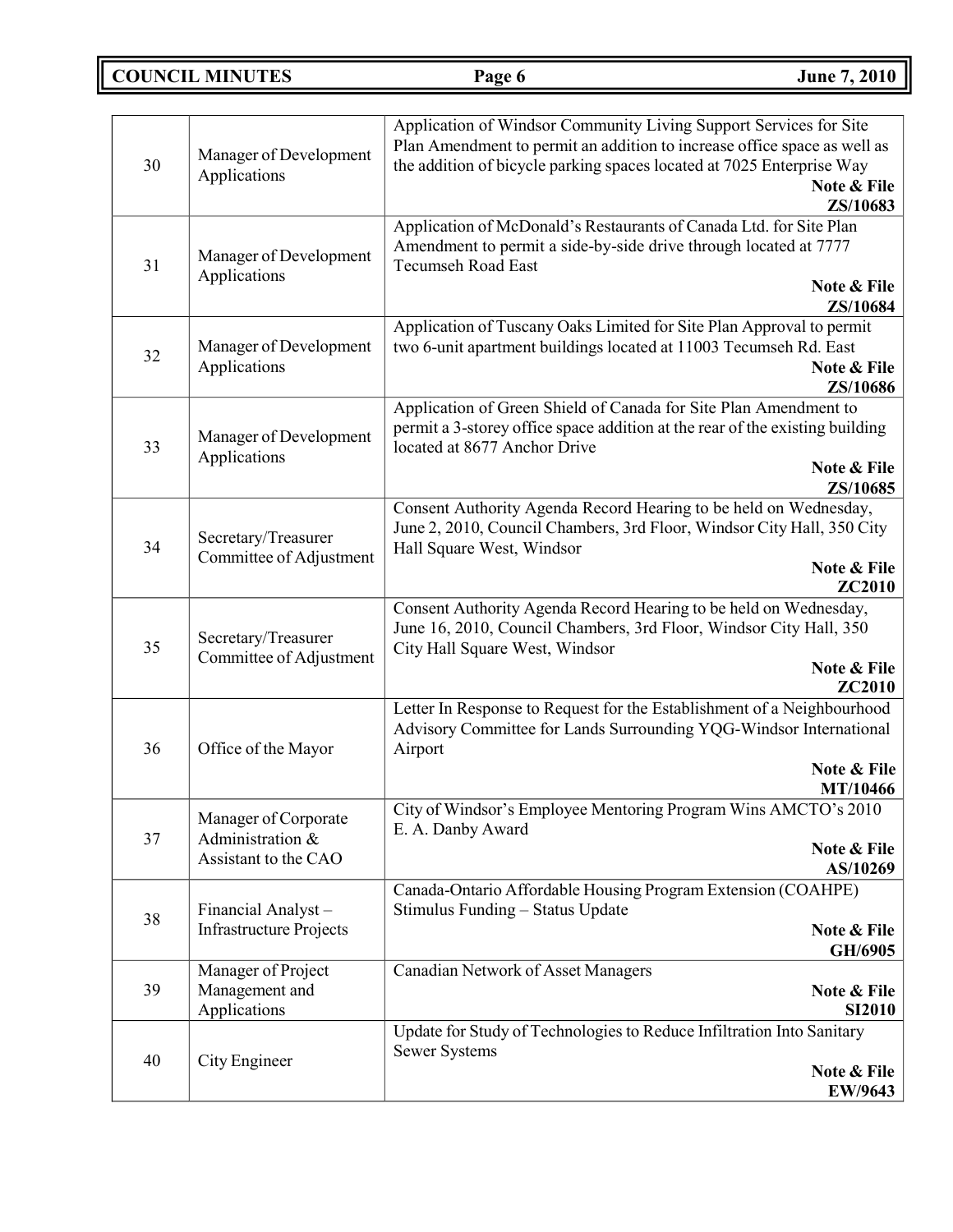**COUNCIL MINUTES Page 7 June 7, 2010**

|    |                              | Payne and Bebbington / Leigh v. The Corporation of the City of Windsor                                                               |                              |
|----|------------------------------|--------------------------------------------------------------------------------------------------------------------------------------|------------------------------|
| 41 | City Solicitor               |                                                                                                                                      | Note & File                  |
|    |                              |                                                                                                                                      | Z/8581                       |
|    |                              | Response to Council Question CQ37-2010 Respecting Excessive Vehicle<br>Noise                                                         |                              |
| 42 | Chief Building Official      |                                                                                                                                      | Note & File                  |
|    |                              |                                                                                                                                      | <b>SB2010</b>                |
|    |                              | Response to CQ6-2010: Assumption Church                                                                                              |                              |
| 43 | City Planner                 |                                                                                                                                      | Note & File                  |
|    |                              |                                                                                                                                      | <b>AF2010</b>                |
|    | Multi-Residential            | Minutes of meeting held April 23, 2010 ( <i>previously distributed</i> for<br>members of Council only) (copy available upon request) |                              |
| 44 | Taxpayer Advisory            |                                                                                                                                      | Note & File                  |
|    | Committee                    |                                                                                                                                      | <b>MB2010</b>                |
|    |                              | Minutes of meeting held May 12, 2010 ( <i>previously distributed</i> for                                                             |                              |
| 45 | Windsor Heritage             | members of Council only) (copy available upon request)                                                                               |                              |
|    | Committee                    |                                                                                                                                      | Note & File<br><b>MB2010</b> |
|    |                              | Minutes of meeting held May 18, 2010 ( <i>previously distributed</i> for                                                             |                              |
| 46 | <b>Windsor Licensing</b>     | members of Council only) (copy available upon request)                                                                               |                              |
|    | Commission                   |                                                                                                                                      | Note & File                  |
|    |                              |                                                                                                                                      | <b>MB2010</b>                |
|    | Diversity Committee:         | Minutes of meeting held May 13, 2010 ( <i>previously distributed</i> for<br>members of Council only) (copy available upon request)   |                              |
| 47 | One City, One People         |                                                                                                                                      | Note & File                  |
|    |                              |                                                                                                                                      | <b>MB2010</b>                |
|    |                              | Minutes of meeting held May 11, 2010 ( <i>previously distributed</i> for                                                             |                              |
| 48 | <b>Windsor Bicycling</b>     | members of Council only) (copy available upon request)                                                                               |                              |
|    | Committee                    |                                                                                                                                      | Note & File<br><b>MB2010</b> |
|    |                              | Minutes of meeting held May 6, 2010 (previously distributed for                                                                      |                              |
| 49 | Windsor-Essex County         | members of Council only) (copy available upon request)                                                                               |                              |
|    | <b>Environment Committee</b> |                                                                                                                                      | Note & File                  |
|    |                              |                                                                                                                                      | <b>MB2010</b>                |
|    | Windsor Citizens' Crime      | Minutes of meeting held May 25, 2010 ( <i>previously distributed</i> for<br>members of Council only) (copy available upon request)   |                              |
| 50 | <b>Prevention Committee</b>  |                                                                                                                                      | Note & File                  |
|    |                              |                                                                                                                                      | <b>MB2010</b>                |
|    |                              | Minutes of meeting held April 13, 2010 ( <i>previously distributed</i> for                                                           |                              |
| 51 | Service Delivery Review      | members of Council only) (copy available upon request)                                                                               |                              |
|    | <b>Steering Committee</b>    |                                                                                                                                      | Note & File<br><b>MB2010</b> |
|    |                              | Minutes of meeting held May 27, 2010 ( <i>previously distributed</i> for                                                             |                              |
|    | Seniors Advisory             | members of Council only) (copy available upon request)                                                                               |                              |
| 52 | Committee                    |                                                                                                                                      | Note & File                  |
|    |                              |                                                                                                                                      | <b>MB2010</b>                |
| 53 | Mayor and Senior             | Verbal Update re: June 5, 2010 storm and clean-up efforts                                                                            | Note & File                  |
|    | Administration               |                                                                                                                                      | <b>SW2010</b>                |

Carried.

Mayor Francis discloses an interest and abstains from voting on Communication No. 30.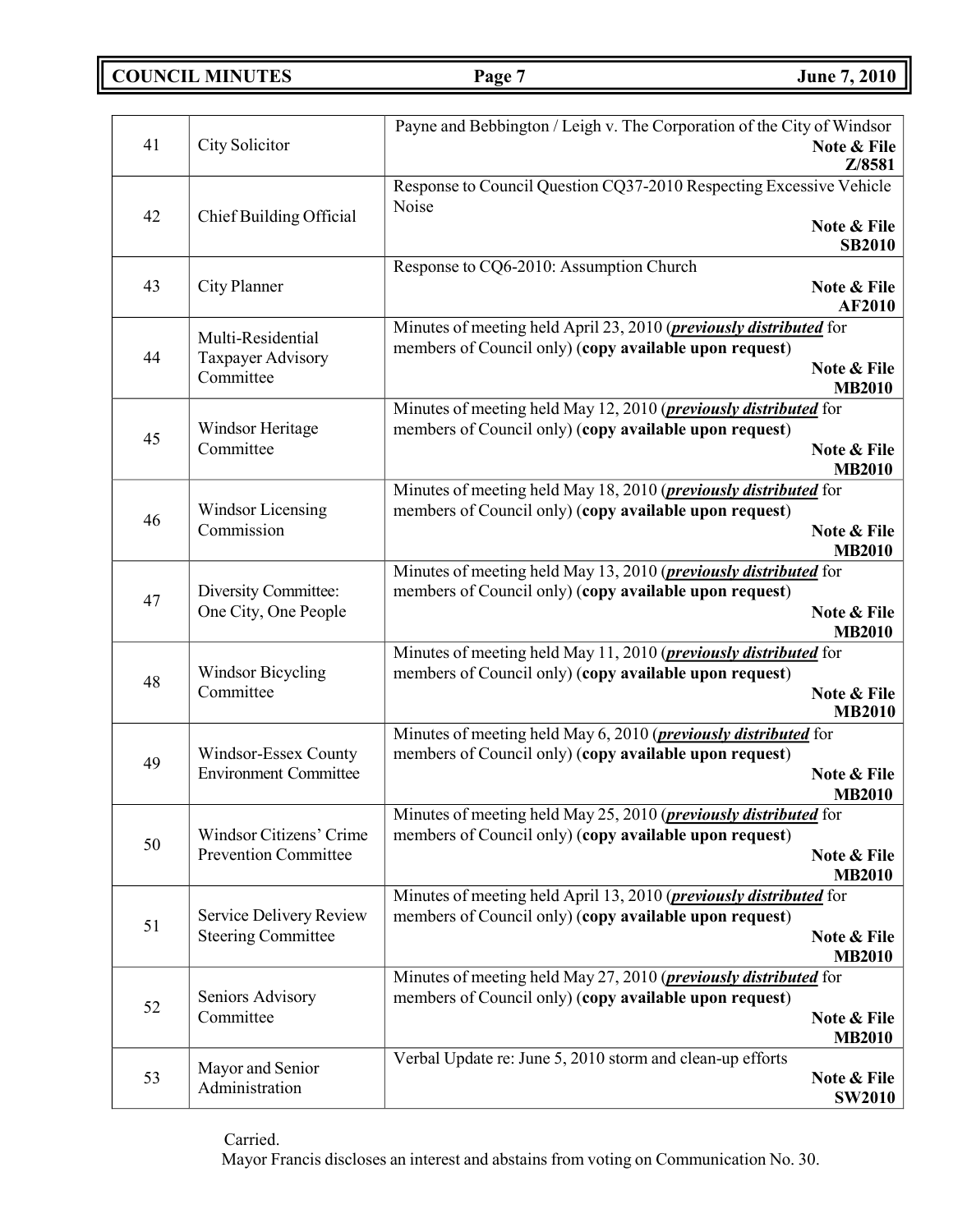## **Consent Agenda**

Moved by Councillor Hatfield, seconded by Councillor Jones,

That the following Consent Agenda and the recommendations contained in the administrative reports **BE APPROVED** as amended:

- Item 1 Power Pledge Community Challenge
- Item 2 Sempa Power Systems Memorandum of Understanding
- Item 3 Service Agreement Amendment Name Change Windsor Y Residence Inc.
- Item 4 Cancellation of June 21, 2010 Council Meeting
- Item 5 Initiation of Construction of Sidewalks on Clemenceau Boulevard from Rose Street to Grand Boulevard
- Item 6 Approval of Award of Tender for Roof Replacement at Forest Glade Arena
- Item 7 3822 Sandwich Street, 3795 Russell Street, and 0 Chappell Avenue
- Item 8 883 Huron Church Road
- Item 9 Amended Wireless Devices Policy
- Item 10 Flag Policy
- Item 13 World's Finest Shows, June 17-July 4, 2010, Riverfront Civic Terrace, Municipal Parking Lot #16
- Item 16 Amended Municipal Funding Agreement with AMO Federal Gas Tax Revenues
- Item 17 Timeline and Action Plan for Response to 400 CHS Audit Recommendations
- Item 19 Award of Tender 53-10 Retention Treatment Basin Interceptor Chambers Contract 3
- Item 21 City of Windsor's Corporate Workplace Violence and Harassment Policies & Procedures

## Carried.

Councillor Brister discloses an interest and abstains from voting on Item No. 19.

## **Deferrals and/or Referrals and Withdrawals**

## **Windsor Boat Charters Agreement**

## **Captain Mike Brill, representing Windsor Boat Charters**

Captain Mike Brill, representing Windsor Boat Charters, appears before Council to speak in opposition to the administrative recommendation for deferral of the report of the Executive Director of Recreation respecting "Windsor Boat Charter Agreement", as he has not been given a reason for the deferral and feels that the matter should be considered as he has met all requirements including safety criteria.

Moved by Councillor Lewenza, seconded by Councillor Jones,

**M163-2010** That Rule 3.3(a) of the Procedure By-law, 420-2001 as amended, **BE WAIVED** to allow for the Mayor to call a special meeting without 24 hours notice, to discuss a legal matter – Solicitor-client privilege – Section 239(2)(f) of the Municipal Act. Carried.

> Council, along with the Corporate Leadership Team, convenes in the Town of Walkerville Room at 6:59 o'clock p.m.

Moved by Councillor Jones, seconded by Councillor Lewenza, **M164-2010** That Council move In Camera for discussion of the following item: Legal matter – Solicitor-client privilege Carried.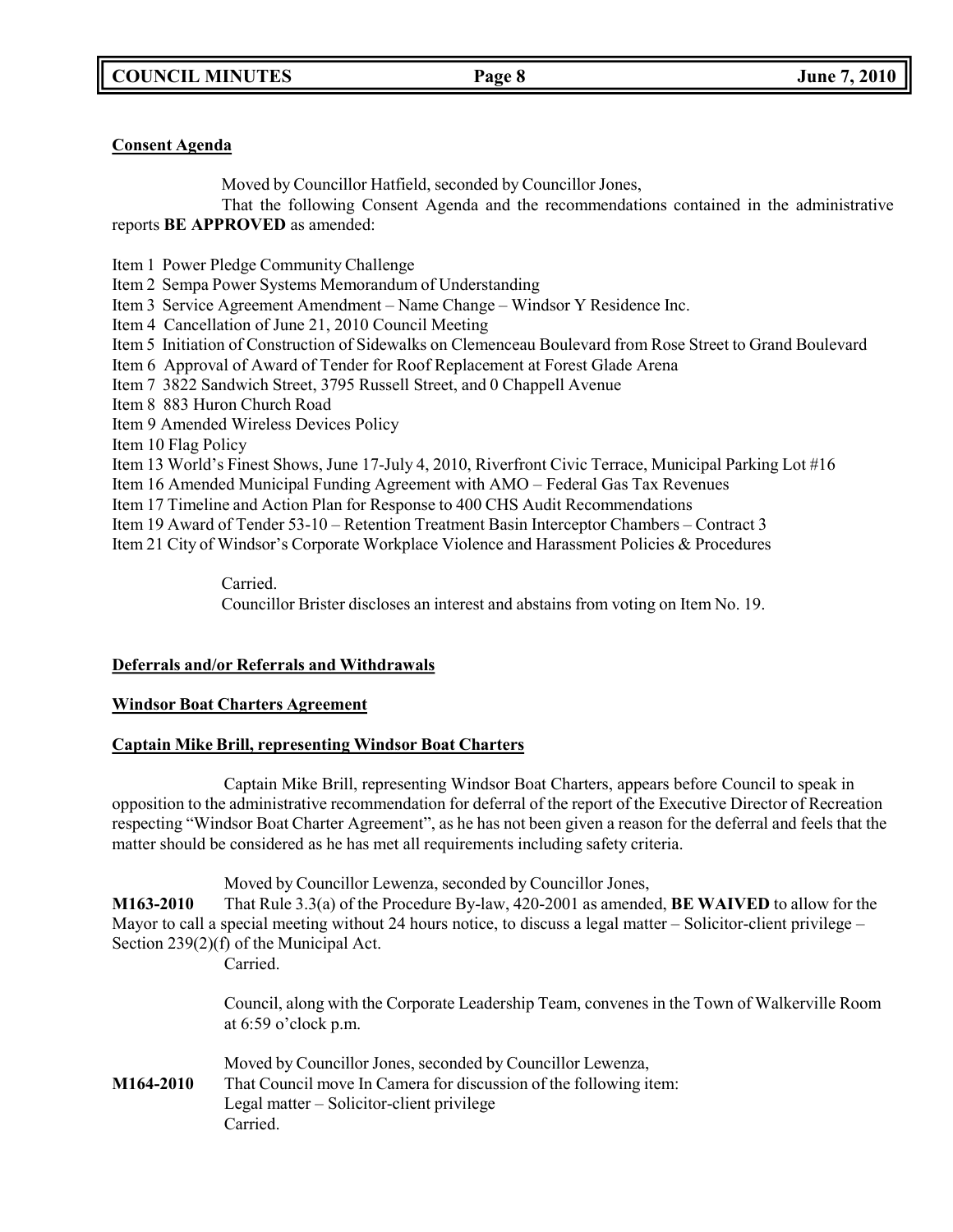| <b>COUNCIL MINUTES</b> | Page S | 2010<br>June $\lambda$ , $\lambda$ |
|------------------------|--------|------------------------------------|
|                        |        |                                    |

Council reconvenes in open session in Council Chambers at 7:02 o'clock p.m.

At the request of Administration, this matter is being deferred peremptory to the June 14, 2010 meeting of Council to allow for Administration review third party information received by Administration.

### **MT/10679** 15

(For final disposition of this matter, see Clause **CR211/2010** in Schedule "A" attached hereto.)

## **Administration's Response to the Small Business Advisory Panel's Recommendations to Council (a Companion Report to the Small Business Advisory panel Committee Report)**

**and**

## **Report No. 1 of the Small Business Advisory Panel of its meeting held April 9, 2010**

#### **Jim Marsh, member of the Small Business Advisory Panel**

Jim Marsh, member of the Small Business Advisory Panel, appears before Council to request that the report of the City Planner regarding "Administration's Response to the Small Business Advisory Panel's Recommendations to Council (A Companion Report to the Small Business Advisory Panel Committee Report)", along with Report No. 1 of the Small Business Advisory Panel of its meeting held April 9, 2010 be deferred at least four weeks to allow for the Small Business Advisory Panel to review administration's response.

At the request of the Small Business Advisory Panel, the report of the City Planner regarding "Administration's Response to the Small Business Advisory Panel's Recommendations to Council (A Companion Report to the Small Business Advisory Panel Committee Report)", along with Report No. 1 of the Small Business Advisory Panel of its meeting held April 9, 2010 are deferred four weeks to the July 12, 2010 meeting of Council to allow for the Panel to review administration's response.

#### **AF/8951** 20

(For final disposition of this matter, see Clause **CR216/2010** in Schedule "A" attached hereto, along with the COMMITTEE REPORT stage.)

#### **Communication No. 43 – Response to CQ6-2010: Assumption Church**

Moved by Councillor Jones, seconded by Councillor Hatfield,

**M165-2010** That the report of the City Planner dated May 27, 2010 entitled "Response to CQ6-2010: Assumption Church" **BE DEFERRED** a minimum of four weeks, to the July 12, 2010 meeting of Council, to allow for Administration to submit a request to the Diocese of London to provide Council with a copy of the financials for 2005, 2006 and 2007 with regards to Assumption Church.

Carried.

### **Item 12 – SDR Asset Management Governance Consultants**

At the request of Council, this matter is being deferred to allow for additional consultation.

#### **MB/10678** 12

(For final disposition of this matter, see Clause **CR208/2010** in Schedule "A" attached hereto.)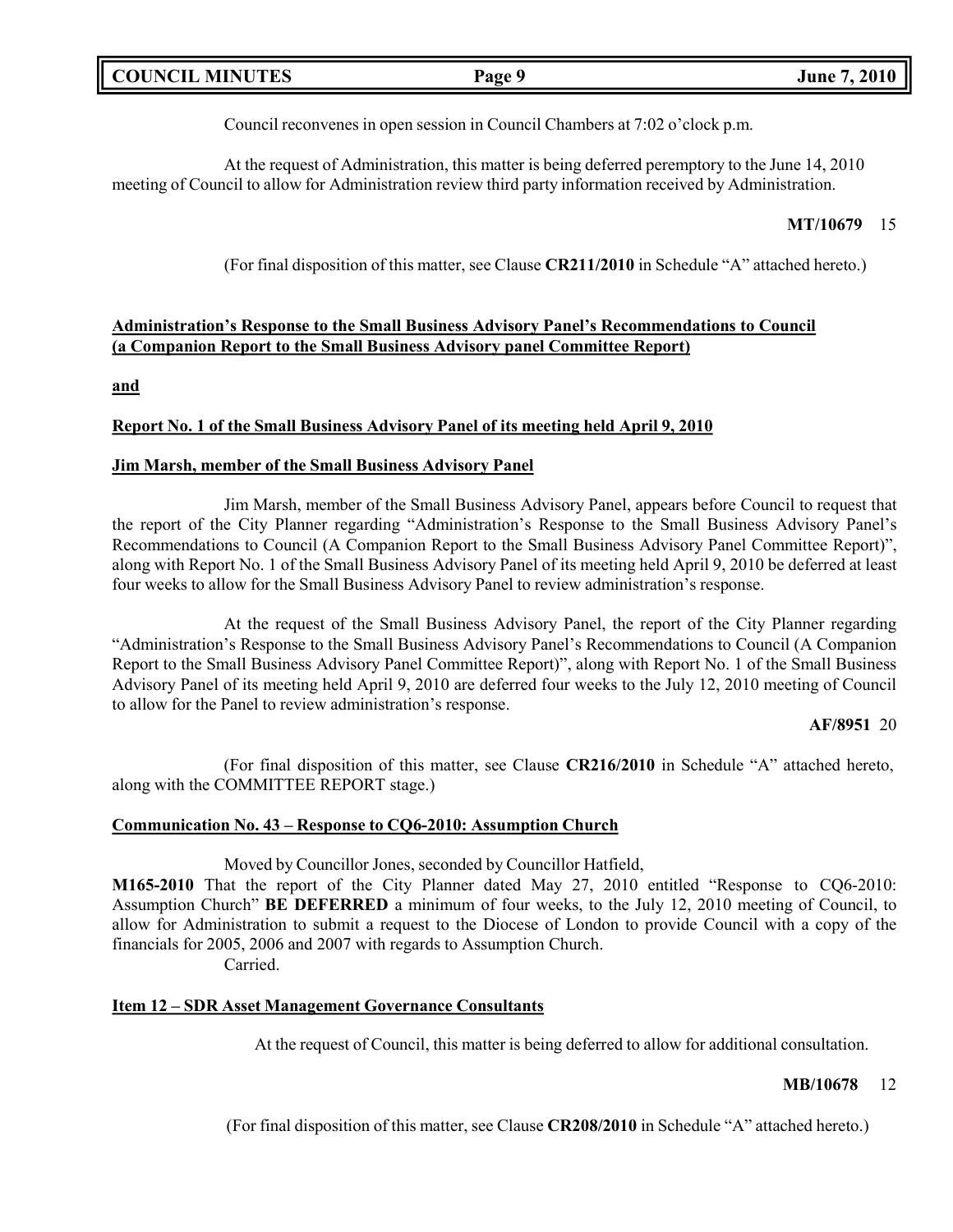## **COUNCIL MINUTES Page 10 June 7, 2010**

#### **Item 18 – Shared Service Review Project**

At the request of Council, this matter is being deferred to allow for additional consultation.

**GP/9577** 18

(For final disposition of this matter, see Clause **CR214/2010** in Schedule "A" attached hereto.)

#### **Presentations & Delegations:**

#### **Windsor Heritage Committee Report No. 280**

#### **Marina Clemens and Lynne Baker representing "Save Holy Rosary Church"**

Marina Clemens and Lynne Baker representing "Save Holy Rosary Church", appear before Council and are available for questions with regards to the Report of the Windsor Heritage Committee respecting a proposed grant of up to \$15,000 from the Built Heritage Fund for a building condition report for Our Lady of the Rosary Church, 2879 Riverside Drive East.

Moved by Councillor Valentinis, seconded by Councillor Hatfield,

**M166-2010** That **Report No. 280 of the Windsor Heritage Committee** of its meeting held April 14, 2010, **BE ADOPTED** as presented, and further, that:

- The Planning Department authorize the Architectural Conservancy of Ontario Windsor Region Branch to contract with a heritage professional of their choice to write the building condition report;
- The City will make no payment from the Built Heritage Fund until final receipt of the building condition report, and its acceptance by the City Planner;
- The City and the property owner, the Roman Catholic Episcopal Corporation of the Diocese of London in Ontario, enter into an exclusive agreement for the City to have the first right to purchase the property, until a mutually agreeable date determined by the parties.

Carried.

Councillors Gignac and Brister voting nay.

MB2010

### **International Children's Games (ICG) - 2013**

#### **Coach Jeff Cowan, Windsor Essex Swim Team**

Coach Jeff Cowan, Windsor Essex Swim Team, appears before Council to speak in support of Council endorsing the City of Windsor bid proposal to host the 2013 Summer Games of the International Children's Games (ICG), and provides a brief overview of the swim team's experience at the Games in Greece in 2009, suggesting that this would be an opportunity to showcase Windsor on the world stage.

#### **APR/10694** 22

(For final disposition of this matter, see Clause **CR18/2010** in Schedule "A" attached hereto.)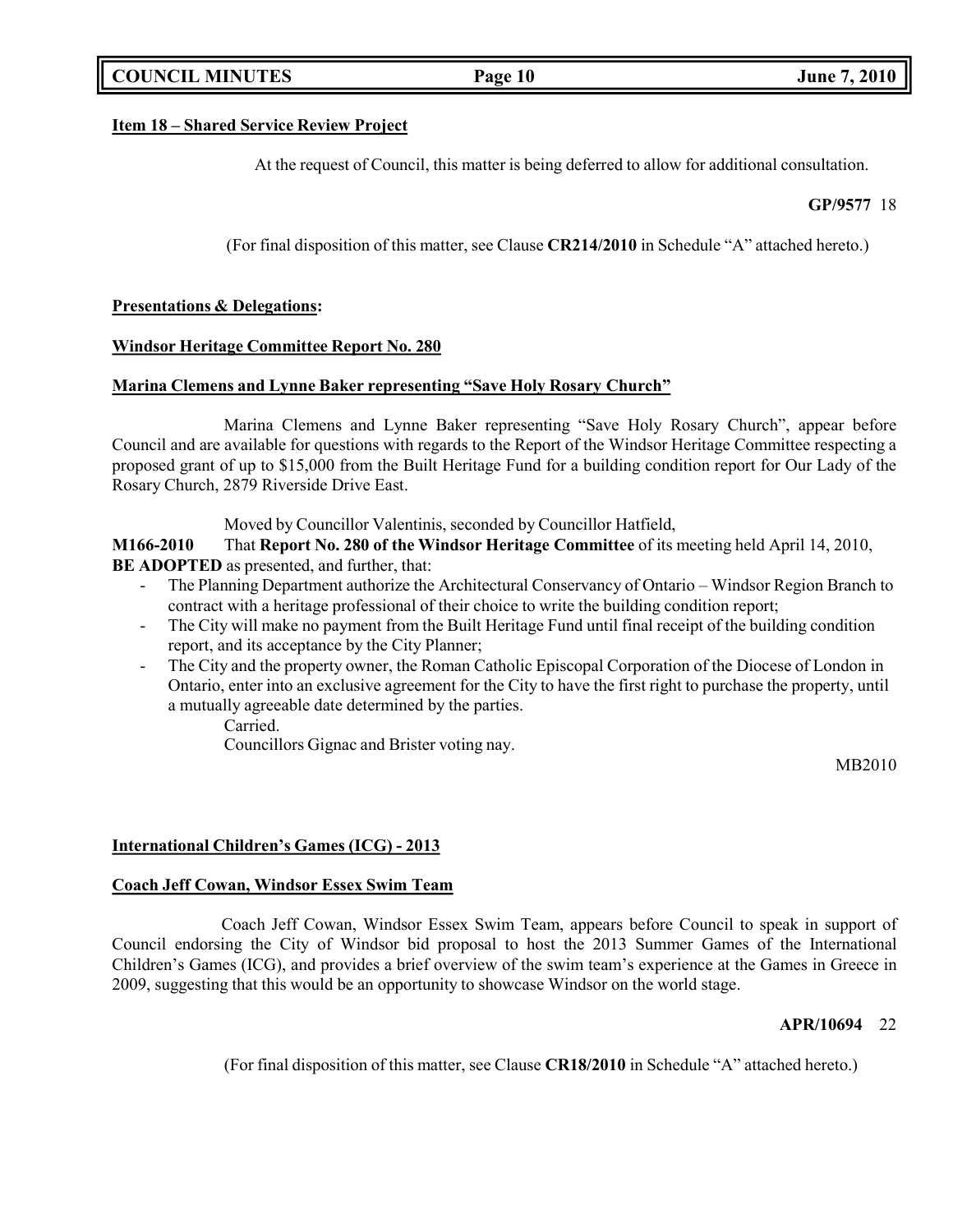**COUNCIL MINUTES Page 11 June 7, 2010**

## **PRESENTATION - Scott Vokey, Energy Services Coordinator, Association of Municipalities of Ontario re: Best in Class Award for Mackenzie Hall**

Scott Vokey, Energy Services Coordinator, Association of Municipalities of Ontario, appears before Council, to present the Best in Class Award for Mackenzie Hall to Mayor Eddie Francis and Jan Wilson, Executive Director of Recreation and Culture, and provides a brief overview of the Municipal Energy Performance Benchmarking Project.

Mayor Francis leaves the meeting at 7:58 o'clock p.m., and Councillor Postma assumes the Chair.

### **St. Peter's Festival, June 25-27, 2010, Noise By-law Exemption Permit Request**

### **Terry Auger, representing residents of I. L. Peretz House**

Terry Auger, representing residents of I. L. Peretz House, appears before Council to speak in opposition to the request from St. Peter's Maronite Church (166 Tecumseh Road West) for a Noise By-law Exemption Permit for the 3rd Annual St. Peter's Festival from June 25 through June 27, 2010, stating that there were problems from last year's event in terms of noise levels and parking challenges, including the blockage of key entranceways to their building, and that Council needs to consider these concerns when determining whether or not to grant the request.

## **Fr. Charles Saad, Pastor, St. Peter's Maronite Church and Nadine Abiraad, Parish Council**

Fr. Charles Saad, Pastor, St. Peter's Maronite Church and Nadine Abiraad, Parish Council, appear before Council to request that Council approve their request for a noise by-law waiver for the St. Peter's Festival on June 25, 26 and 27, 2010, stating that their festival committee along with volunteers are committed to accommodating the concerns of the neighbours, and outline some steps being taken this year, including arrangements for traffic flow, trained and experienced security team with specific instructions in terms of the Peretz House and other surrounding neighbours, positioning of the music stage and speakers and conclude by suggesting that any reduction to their requested hours will result in a negative impact on their fundraising revenues and in essence would shut down the festival at its peak hours, disappointing many guests who travel long distance to be part of the festival.

### **SR2010** 14

(For final disposition of this matter, see Clause **CR210/2010** in Schedule "A" attached hereto.)

Mayor Francis returns to the meeting at 8:34 o'clock p.m., and Councillor Postma returns to her seat at the Council table.

### **Regular Business Items (for final disposition of these matters see Schedule "A" attached)**

Item 11 Establishment of a Compliance Audit Committee – 2010 Municipal Election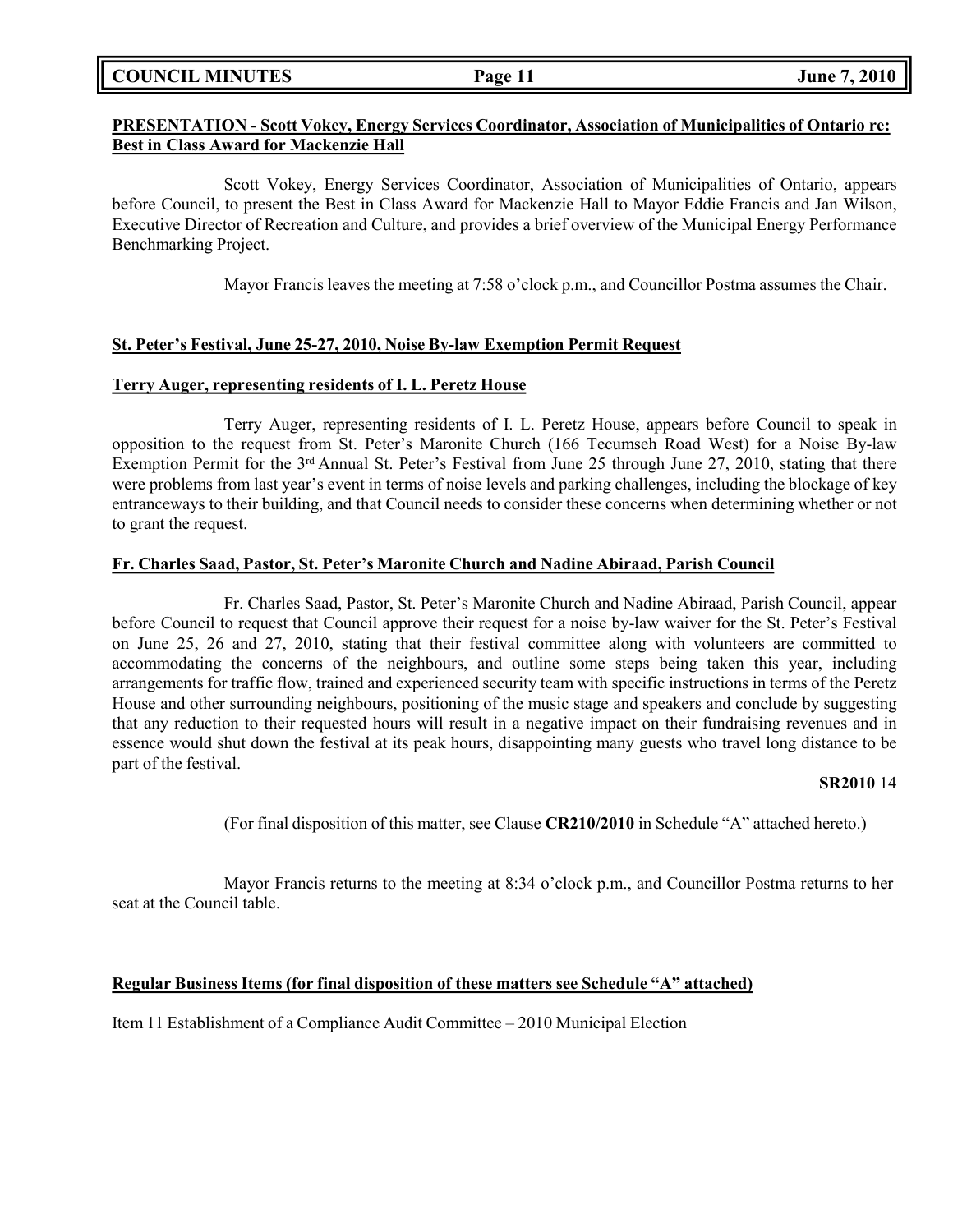| <b>COUNCIL MINUTES</b>     |                                           | Page 12                                                                                                                                                                                                                                                                                                                                           | <b>June 7, 2010</b> |
|----------------------------|-------------------------------------------|---------------------------------------------------------------------------------------------------------------------------------------------------------------------------------------------------------------------------------------------------------------------------------------------------------------------------------------------------|---------------------|
|                            | <b>Consideration of Committee Reports</b> |                                                                                                                                                                                                                                                                                                                                                   |                     |
| M167-2010                  |                                           | Moved by Councillor Postma, seconded by Councillor Valentinis,<br>That the Report of the special In-camera meeting held June 7, 2010 [Session 1] BE ADOPTED                                                                                                                                                                                       |                     |
| as presented.              | Carried.                                  |                                                                                                                                                                                                                                                                                                                                                   | ACO2010             |
| M168-2010<br>as presented. |                                           | Moved by Councillor Postma, seconded by Councillor Valentinis,<br>That the Report of the special In-camera meeting held June 7, 2010 [Session 2] BE ADOPTED                                                                                                                                                                                       |                     |
|                            | Carried.                                  |                                                                                                                                                                                                                                                                                                                                                   | ACO2010             |
|                            |                                           | Moved by Councillor Halberstadt, seconded by Councillor Lewenza,<br>M169-2010 That Report No. 1 of the Small Business Advisory Panel of its meeting held April 9, 2010,<br>BE DEFERRED a minimum of four weeks, to the July 12, 2010 meeting of Council, to allow for the Panel to<br>review the administrative response to the committee report. |                     |
|                            | Carried.                                  |                                                                                                                                                                                                                                                                                                                                                   | MB2010              |
| M170-2010                  |                                           | Moved by Councillor Halberstadt, seconded by Councillor Lewenza,<br>That Report No. 11 of the Service Delivery Review Steering Committee of its meeting held<br>April 13, 2010, <b>BE DEFERRED</b> to allow for additional consultation.                                                                                                          |                     |

Carried.

MB2010

### **By-laws**

Moved by Councillor Brister, seconded by Councillor Gignac, That the following By-laws No. 86-2010 through 87-2010 (inclusive), be introduced and read a first and second time:

- 86-2010 "A BY-LAW TO FURTHER AMEND BY-LAW 188-2000, BEING A BY-LAW TO APPOINT PROVINCIAL OFFENCES OFFICERS FOR THE CORPORATION OF THE CITY OF WINDSOR" authorized by Procedure By-Law 420-2001, adopted November 19, 2001
- 87-2010 "A BY-LAW TO CONFIRM THE PROCEEDINGS OF THE COUNCIL OF THE CORPORATION OF THE CITY OF WINDSOR AT ITS MEETING HELD SEVENTH DAY OF JUNE, 2010" ON THE

Carried.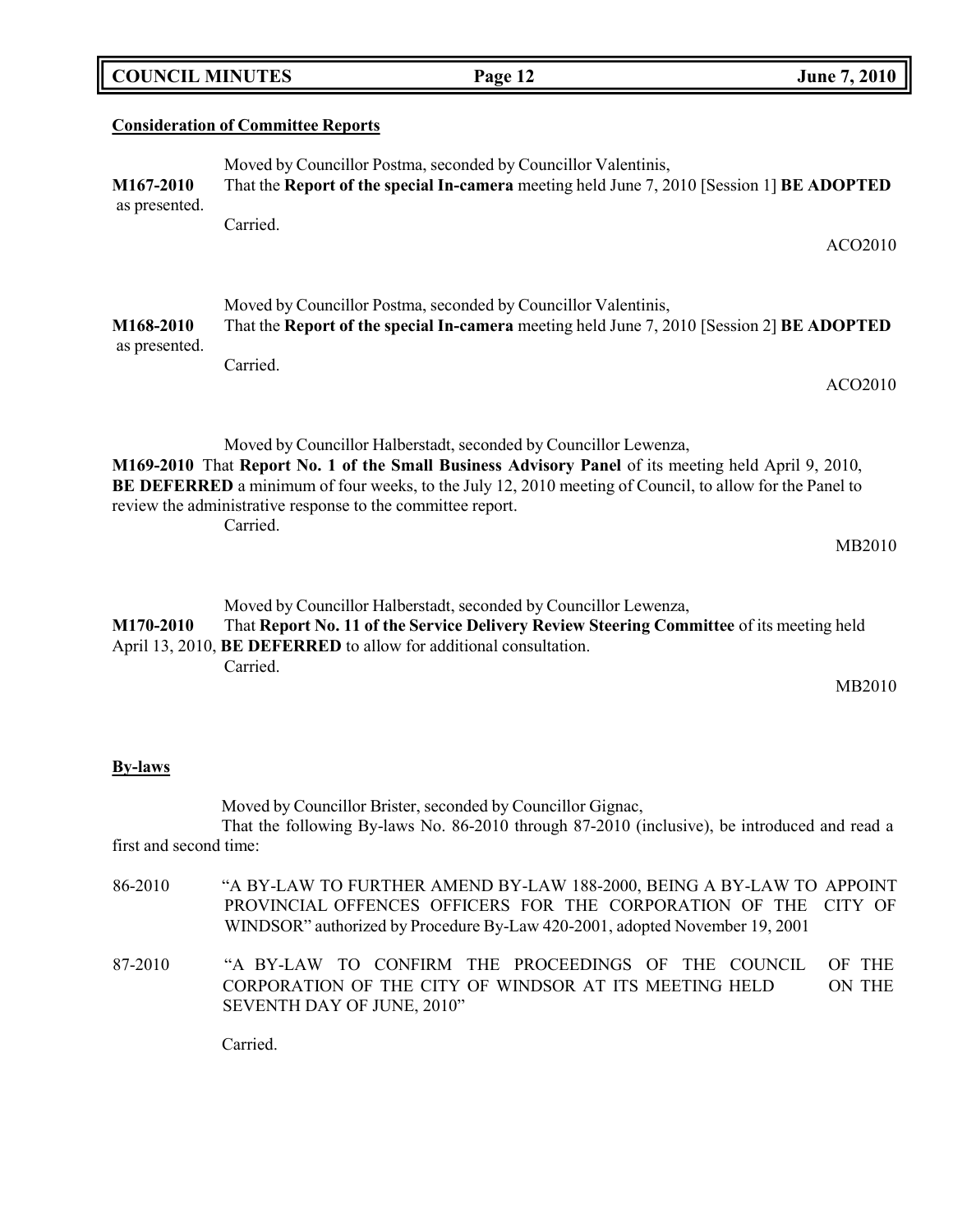| <b>COUNCIL MINUTES</b><br>Page 13 | <b>June 7, 2010</b> |
|-----------------------------------|---------------------|
|-----------------------------------|---------------------|

Moved by Councillor Halberstadt, seconded by Councillor Hatfield,

That the Committee of the Whole does now rise and report to Council respecting the business items considered by the Committee:

- **1) Communication Items (as amended)**
- **2) Consent Agenda (as amended)**
- **3) Items Deferred**
- **Items Referred**
- **4) Consideration of the Balance of Business Items (see Schedule "A")**
- **5) Committee Reports (as amended)**
- **6) By-laws given first and second readings (as presented)**

Carried.

#### **Notices of Motion**

None presented.

### **Third Reading of By-laws**

Moved by Councillor Jones, seconded by Councillor Lewenza,

That the following By-laws No. 86-2010 through 87-2010 (inclusive), having been read a first and second time be now read a third time and finally passed and that the Mayor and Clerk **BE AUTHORIZED** to sign and seal the same notwithstanding any contrary provision of the Council.

Carried.

### **Petitions**

None presented.

### **Council Questions**

Moved by Councillor Valentinis, seconded by Councillor Brister,

**M171-2010** That the Council Questions arising from the previous meeting of Council and listed by the Clerk **BE NOW CONSIDERED** for purposes of discussion, and further, that the Administration **BE DIRECTED** to proceed with the necessary actions to respond to the Council Questions consistent with Council's instructions. Carried.

ACOQ2010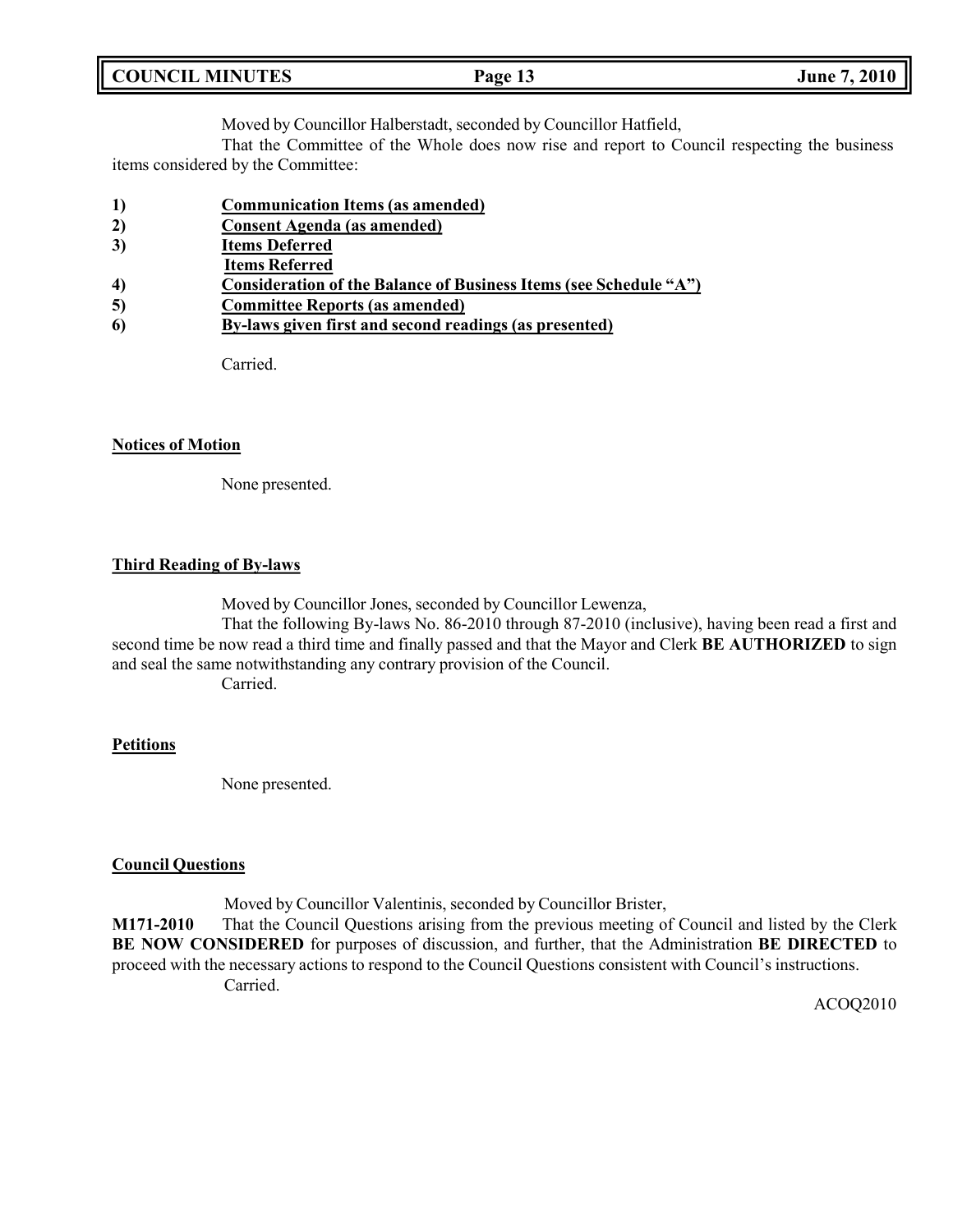**COUNCIL MINUTES Page 14 June 7, 2010**

### **PROPOSED IN-CAMERA AGENDA FOR JUNE 14, 2010**

Moved by Councillor Gignac, seconded by Councillor Halberstadt,

**M172-2010** That the following proposed In Camera Agenda for June 14, 2010 **BE APPROVED**:

| Item No. | <b>Subject</b>                    | Section – Pursuant to Municipal Act, 2001,<br>as amended |
|----------|-----------------------------------|----------------------------------------------------------|
| 1.       | Legal matter $-$ claim settlement | 239(2)(c)                                                |
| 2.       | Legal matter $-$ litigation       | 239(2)(e)                                                |
| 3.       | Legal matter $-$ litigation       | 239(2)(e)                                                |
| 4.       | Personal matter – recruitment     | 239(2)(b)                                                |

and further, that in accordance with By-law 46-2003, the Chief Administrative Officer, in consultation with the Mayor **BE AUTHORIZED** to add matters deemed to be of an urgent or time sensitive nature. Carried.

ACO2010

### **Adjournment**

Moved by Councillor Hatfield, seconded by Councillor Jones, That this Council meeting stand adjourned until the next regular meeting of Council or at the call

of the Mayor.

Carried.

Accordingly, the meeting is adjourned at 8:50 o'clock p.m.

**MAYOR**

**CITY CLERK**

## **THIS IS A DRAFT COPY**

## **DEPUTY CITY CLERK/SENIOR MANAGER OF COUNCIL SERVICES**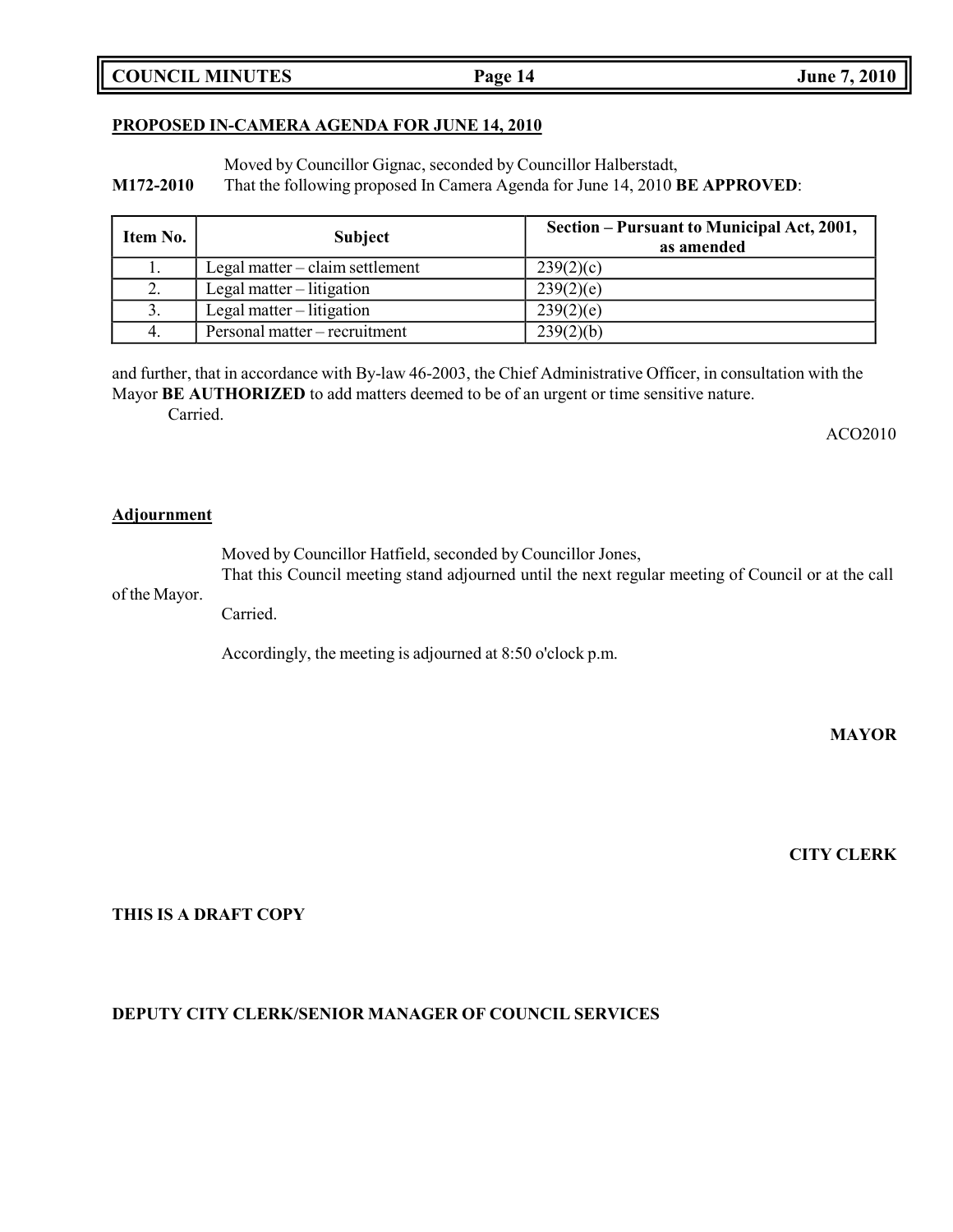## **COUNCIL MINUTES Page 15 June 7, 2010**

Hatfield Jones

CR197/2010 That City Council **ENDORSE** the Power Pledge Community Challenge and Challenge Day (August 11, 2010).

Carried.

Report Number **14693 APR2010 C1**

Internal Distribution Public Works [Karina Richters] City Engineer Manager Environmental Quality Manager of Real Property Asset Planning Corporate Marketing & Communications Officer

Hatfield Jones

CR198/2010

That the Chief Administrative Officer **BE AUTHORIZED** to sign a Memorandum of Understanding with Sempa Power Systems, satisfactory in form to the City Solicitor, in financial content to the City Treasurer and in technical content to the City Engineer, to allow the Lou Romano Water Reclamation Plant (LRWRP) to participate in the pending Ontario Independent Electricity System Operator (IESO) Regulation Study as a Resource Partner in Sempa's Regulation Services Network in an initial Ontario Demonstration Project.

Carried.

Report Number **14701 EI/10676 C2**

Internal Distribution Public Works [John Guidolin] City Engineer Manager of Purchasing and Risk Management Chief Financial Officer/City Treasurer City Solicitor

Hatfield Jones

#### CR199/2010

**THAT** the Community Development and Health Commissioner **BE AUTHORIZED** to execute an amendment to the Service Agreement between the City of Windsor as Service Manager and the Windsor Y Residence Inc. as a social housing provider to accommodate the provider's corporate name change to the Windsor Residence Inc. provided the amendment is in a form and content satisfactory to the City Solicitor.

Carried.

Internal Distribution Housing and Children's Services [Rob Oleynik] Report Number **14700 GH/6689 C3**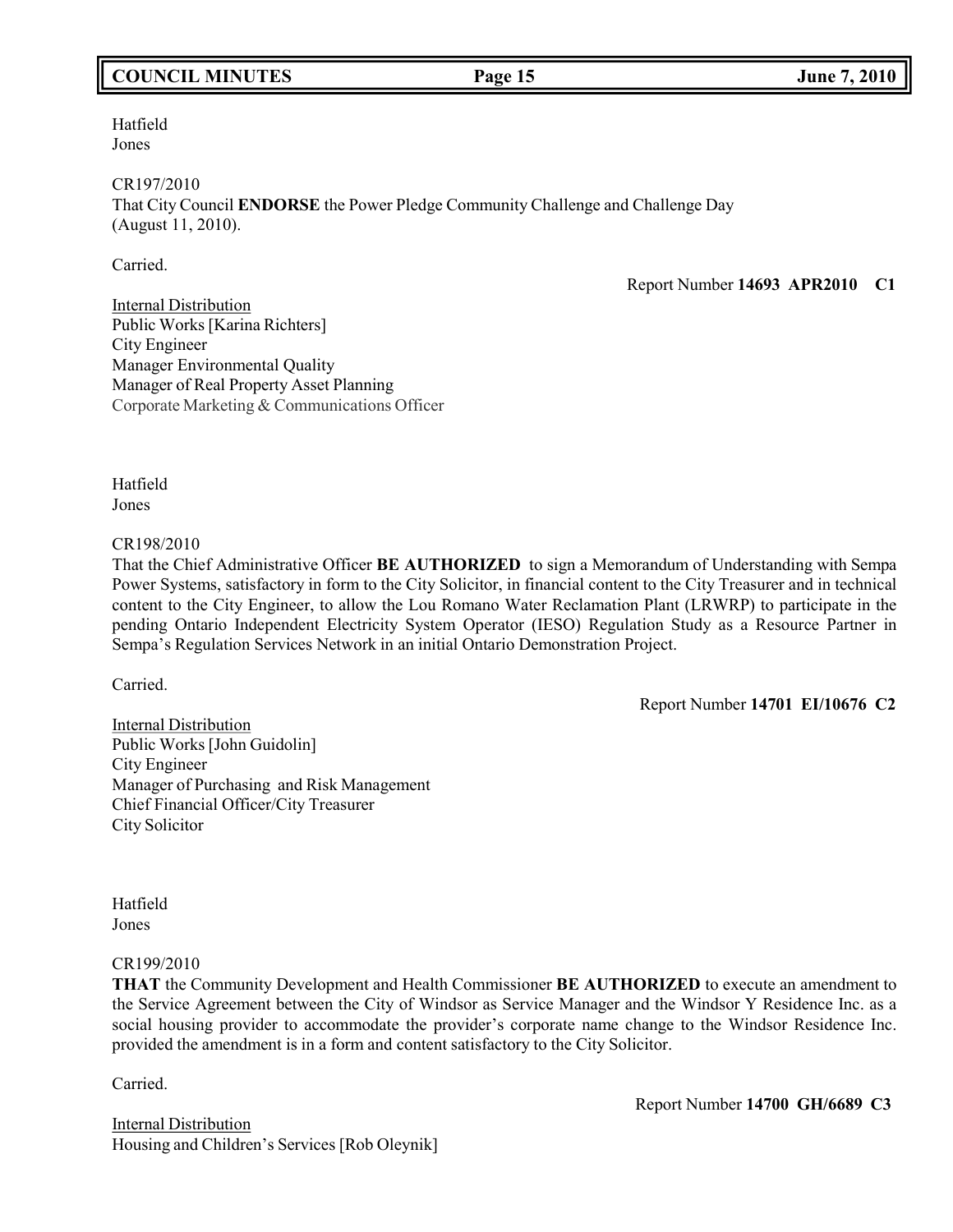## **COUNCIL MINUTES Page 16 June 7, 2010**

## Community Development and Health Commissioner Executive Director of Housing and Children Services City Solicitor

Hatfield Jones

CR200/2010

That the meeting of City Council scheduled for Monday, June 21, 2010 **BE CANCELLED**, since the "52nd Annual Target Fireworks" is now scheduled to be held that evening.

Carried.

Report Number **14726 ACO2010 C4**

Internal Distribution Council Services[Steve Vlachodimos] City Clerk Chief Administrative Officer Mayor All Departments Help Desk John Miceli, Facility Management Wanita Shepley Building Facilitator – S. Pirrone Matt Caplin Marianna Mosceo Receptionist 311

Hatfield Jones

CR201/2010

- **I.** That, in view of the residents' request to initiate the construction of sidewalks on Clemenceau Boulevard from Rose Street to Grand Boulevard, as shown located on **attached** Drawing C-3062, the **attached** report of the City Engineer to address the requirements of Section 6 of Ontario Regulation 586/06, **BE APPROVED** and the requirements regarding the notices to the public and owners of the lots liable to be specially charged with respect to the work, as required by Section 5 of Ontario Regulation 586/06, **BE UNDERTAKEN**, said notices to be in content as per the report of the City Engineer.
- **II.** That, assuming a sufficiently signed petition against the Clemenceau project is **NOT** received, the City Engineer **BE AUTHORIZED** to proceed with awarding the work to the current contractor on the Clemenceau Road and Sewer Project; and subject to the terms and conditions of the City of Windsor's Purchasing By-law 400-2004; and that the Chief Administrative Officer and City Clerk **BE AUTHORIZED** to sign a contract with the current contractor, satisfactory in form to the City Solicitor, in financial content to the City Treasurer, and in technical content to the City Engineer.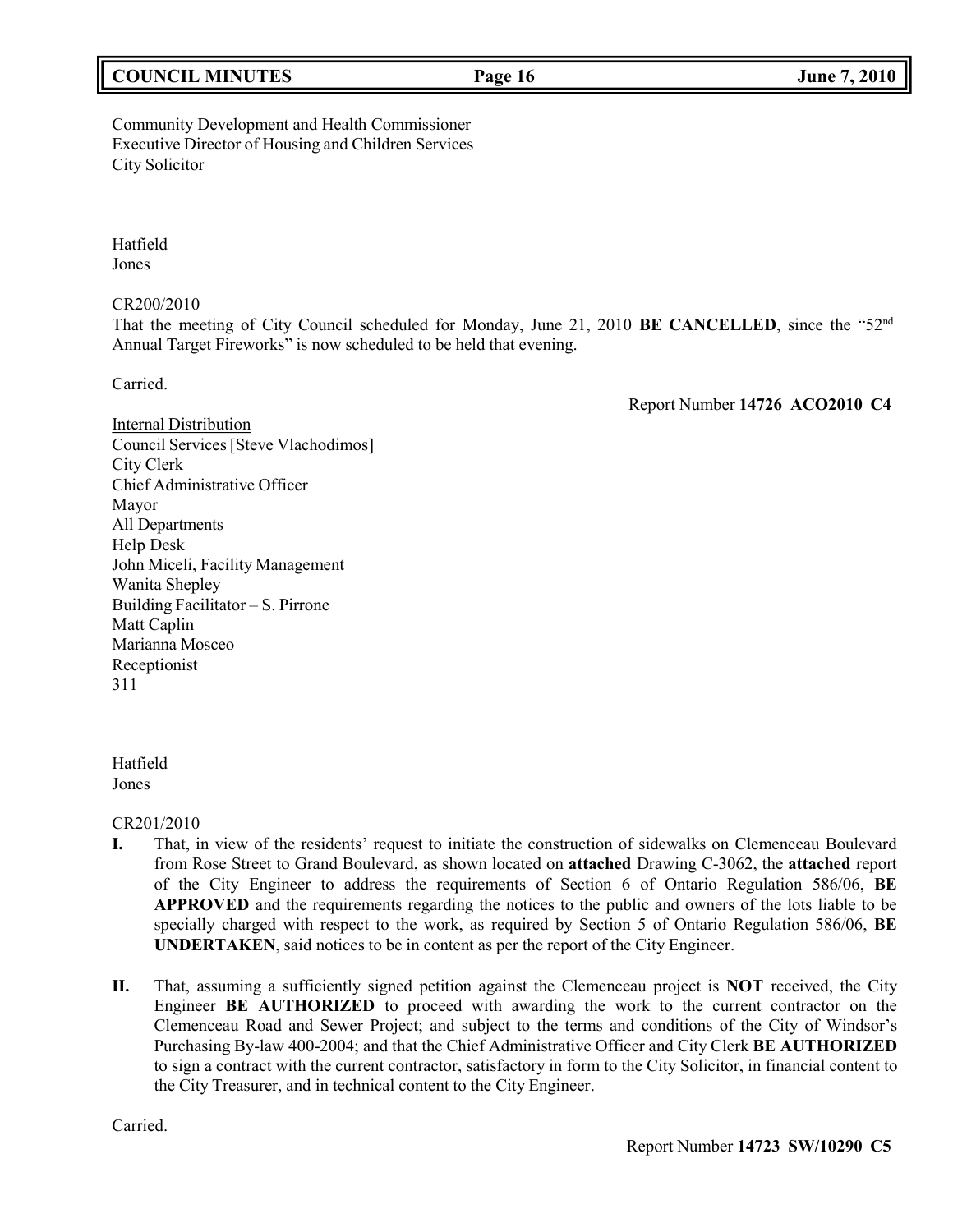## **COUNCIL MINUTES Page 17 June 7, 2010**

**Appendices** Drawing C-3062 City Engineer's Report

Internal Distribution Public Works [Paul Mourad] City Engineer City Solicitor Chief Financial Officer/City Treasurer

Hatfield Jones

#### CR202/2010

THAT Council **APPROVE** the award of Tender No. 92-10 for the Roof Replacement at Forest Glade Arena, located at 3205 Forest Glade Dr. to A & G Metro Roofing Ltd. in the amount of One Hundred and Ninety Three Thousand Dollars (\$193,000.00) excluding GST to be funded from account 007-5410-708500 (Roofing Account) and previously approved as part of the 2009 Capital Budget.

AND that the Chief Administrative Officer and City Clerk **BE AUTHORIZED** to sign a contract with the low bidder, satisfactory in form to the City Solicitor, in financial content to the Chief Financial Officer and City Treasurer, and in technical content to the Manager of Real Property Asset Planning.

Carried.

Report Number **14711 SR/10677 C6**

Internal Distribution Hospitality & Corporate Facility Planning [Donna Desantis**]** Manager of Real Property and Asset Planning City Financial Officer/City Treasurer Manager of Purchasing and Risk Management Chief Financial Officer/City Treasurer City Solicitor

Hatfield Jones

### CR203/2010

That an exemption from the Interim Control By-law 19-2007 as amended by By-law 35-2008,

**BE GRANTED** to 1486178 Ontario Inc. for the construction of an accessory parking area for the Vollmer office/manufacturing facilities located at 3822 Sandwich Street, 3795 Russell Street, and 0 Chappell Avenue on condition that the Olde Sandwich Towne Community Improvement Plan (CIP), and the Olde Sandwich Towne Supplemental Development and Urban Design Guidelines be applied to this development, and that the Site Plan Control Approval **BE DELEGATED** to Administration.

Carried.

Internal Distribution Planning [Kevin Alexander**]** Report Number **14713 Z/8581 C7**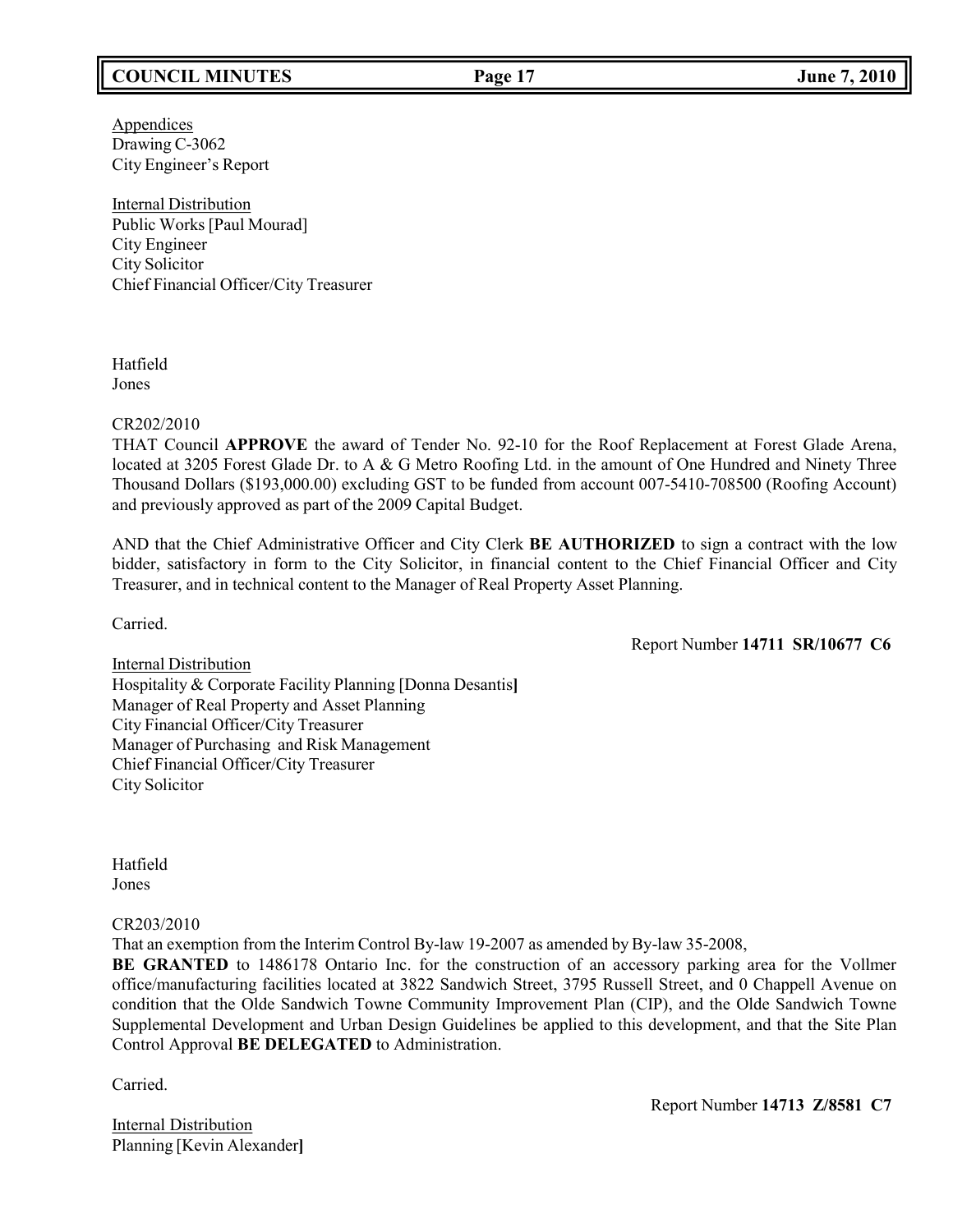## **COUNCIL MINUTES Page 18 June 7, 2010**

City Planner Chief Building Official City Solicitor

Hatfield Jones

CR204/2010

That an exemption from the Interim Control By-law 19-2007 as amended by By-law 35-2008, **BE GRANTED** to McDonald's Restaurant of Canada Limited (McDonald's) for modifications to the existing drive-through to permit the "side-by-side" drive-through design for the property located at 883 Huron Church Road on condition that the Olde Sandwich Towne Community Improvement Plan, and the Olde Sandwich Towne Supplemental Development and Urban Design Guidelines be applied to this development, and that approval of the Site Plan **BE DELEGATED** to Administration.

Carried.

Report Number **14708 Z/8581 C8**

Internal Distribution Planning [Kevin Alexander**]** City Planner Chief Building Official City Solicitor

Hatfield Jones

CR205/2010

THAT the amended Wireless Device Policy **BE APPROVED**, as outlined in the report of the Executive Director of Information Technology dated May 1, 2010.

Carried.

Report Number **14688 ACO/1816 C9**

Internal Distribution Information Technology[Patty Halls] Executive Director of Information Technology City Financial Officer/City Treasurer

Hatfield Jones

CR206/2010

That the report of the City Clerk & Licence Commissioner dated February 19, 2010 entitled "Flag Policy" **BE RECEIVED**, and further,

That the proposed "Flag Policy" attached hereto as Appendix A **BE APPROVED** and that CR519/90 and CR149/81, **BE RESCINDED**.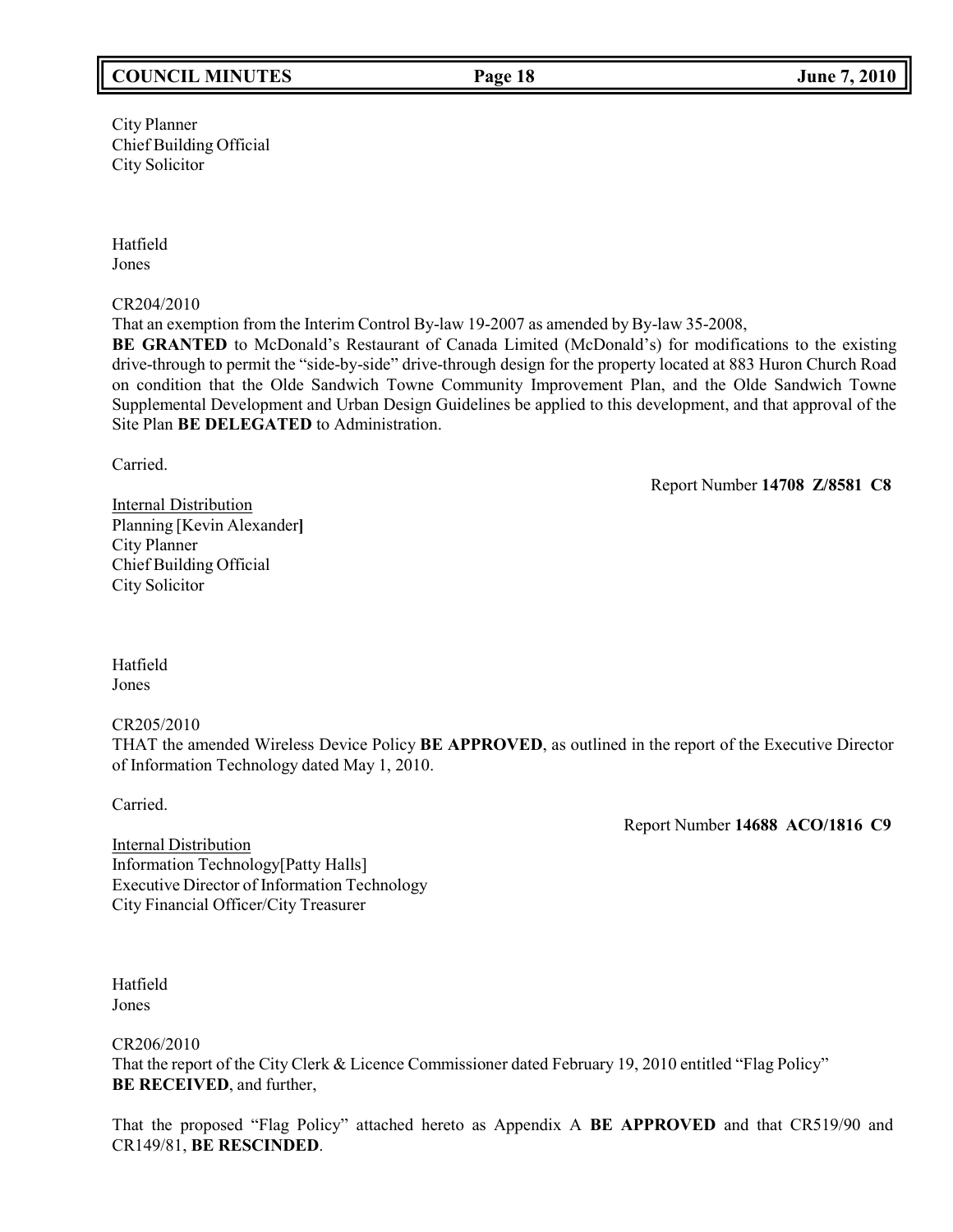## **COUNCIL MINUTES Page 19 June 7, 2010**

Carried.

Appendices Flag Policy

Report Number **14476 ACO/1816 C10**

Internal Distribution Council Services [Robert Barlozzari**]** City Clerk Manager of Policy, Gaming & Licensing/Deputy Licence Commissioner Manager of Corporate Administration & Assistant to the CAO Executive Director of Parks and Facility Operations Executive Director of Recreation Site Manager/Facilitator – Sebastian Pirrone

Brister Gignac

#### CR207/2010

That a Municipal Elections Compliance Audit Committee **BE ESTABLISHED** in accordance with the *Municipal Elections Act*, *1996, s. 81*; and

That the Terms of Reference for the Committee **attached** hereto as Appendix "B" **BE ADOPTED**; and

That a per diem rate of \$100.00 **BE ESTABLISHED** for attendance at meetings by members of the Compliance Audit Committee.

That the City Clerk **BE AUTHORIZED** to advertise to fill the three positions on the Compliance Audit Committee in accordance with Appendix "C".

Carried. Councillors Marra, Lewenza and Jones voting nay.

Report Number **14734 ACEE/9887 11**

Appendices Terms of Reference

Internal Distribution Council Services[Chuck Scarpelli] City Clerk

Gignac Hatfield

CR208/2010

THAT the report of the Chief Financial Officer/City Treasurer dated May 20, 2010 entitled "SDR Asset Management Governance Consultants" **BE DEFERRED** to allow for additional consultation.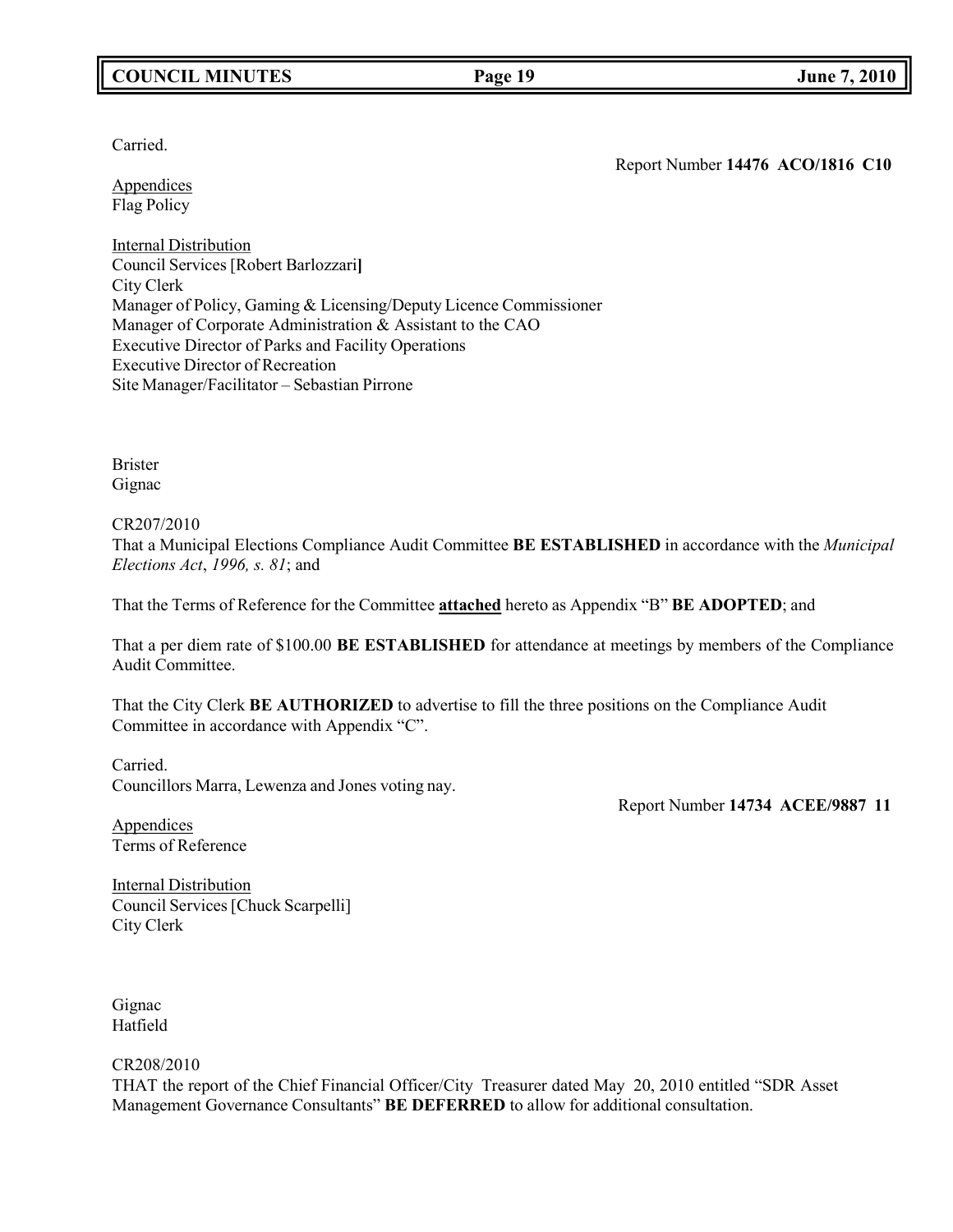## **COUNCIL MINUTES Page 20 June 7, 2010**

### Carried.

Internal Distribution Manager of Project Management & Applications [Melissa Urban] Executive Director of Information Technology SDR Program Manager Chief Financial Officer/City Treasurer

Hatfield Jones

CR209/2010

That the attached application from World's Finest Shows (WFS), to stage the World's Finest Shows Midway at the Riverfront Civic Terrace and Municipal Parking Lot #16, from June 17 to July 4, 2010, operating between the hours of 11 a.m. and 11 p.m. Sundays through Thursdays and from 11 a.m. to 1 a.m. on Fridays and Saturdays **BE APPROVED**.

Carried.

Report Number **14716 SR2010 C13**

Appendices Application

Internal Distribution Recreation [Mike Taylor] Executive Director of Recreation and Culture Community Development & Health Commissioner Executive Director of Operations and Deputy City Engineer Legal - Risk & Purchasing Analyst City Solicitor Chief Building Official City Engineer Chief Financial Officer and City Treasurer Fire Chief Chief of Police CEO, Tourism Windsor Essex Pelee Island General Manager, Transit Windsor Manager of Compliance & Enforcement – Ann Kalinowski

Jones Valentinis

### CR210/2010

That the request from St. Peter's Maronite Catholic Church (166 Tecumseh Road West) for a Noise By-law Exemption Permit, for the 3<sup>rd</sup> Annual St. Peter's Festival, **BE APPROVED** as follows:

- June 25, 2010, from 2:00 p.m. to 12:30 a.m.
- June 26, 2010 from 12:00 p.m. to 1:00 a.m.
- June 27, 2010 from 11:00 a.m. to 11:00 p.m.,

Report Number **14733 MB/10678 12**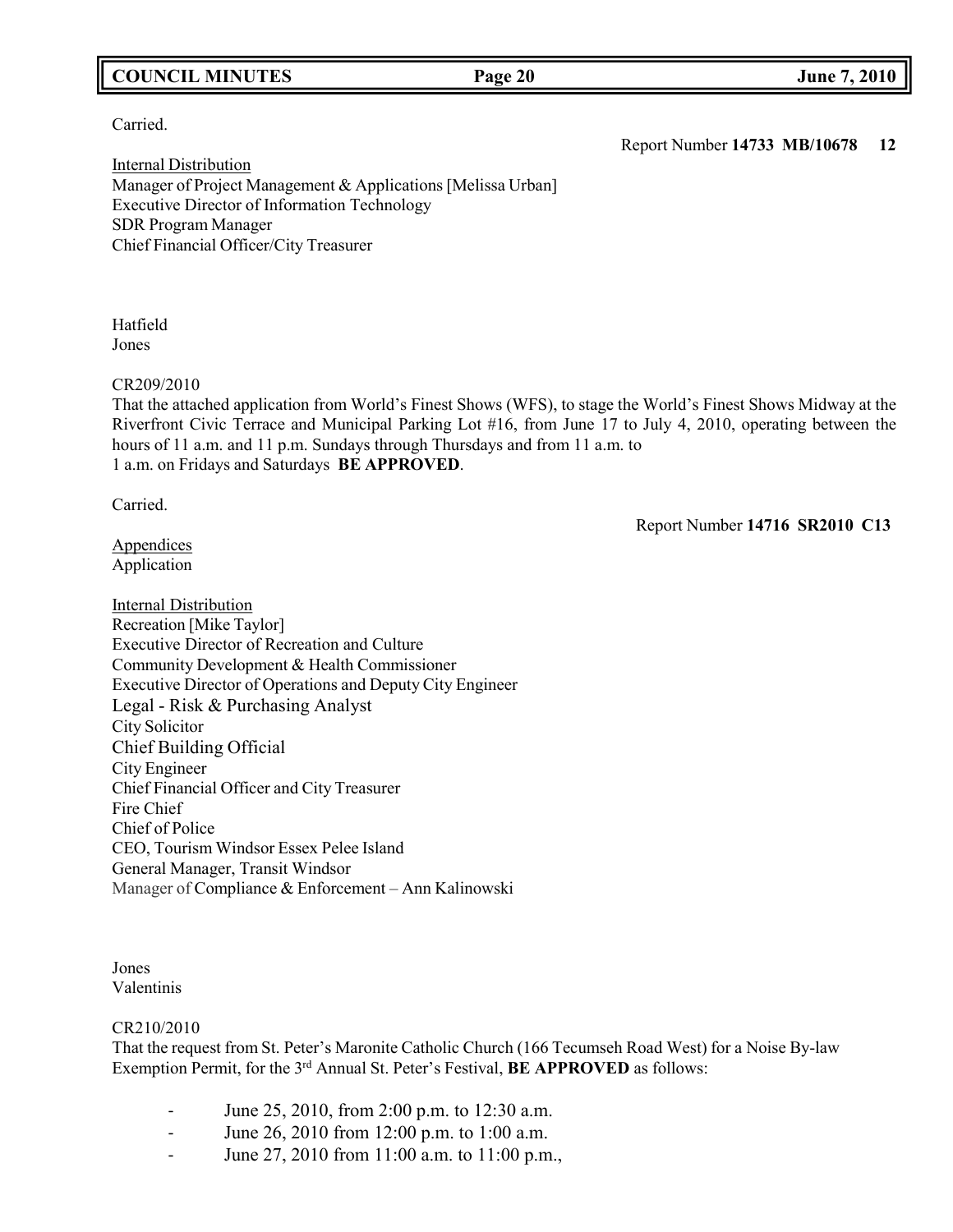## **COUNCIL MINUTES Page 21 June 7, 2010**

on the condition that the neighbours meet prior to that weekend with the event organizers; and that there be an exchange of contact phone numbers with the event organizers and neighbours; that the closure of Pelissier from Hanna to Tecumseh **BE INVESTIGATED**; and that security **BE WELL VERSED** in their roles along with ongoing dialogue with the neighbours.

Carried.

Mayor Francis discloses an interest and abstains from voting on this matter.

Report Number **14570 SR2010 14**

**Internal Distribution** Recreation [Walt Metulynsky] Executive Director of Recreation and Culture Community Development & Health Commissioner Executive Director of Operations and Deputy City Engineer Legal - Risk & Purchasing Analyst City Solicitor Chief Building Official City Engineer Chief Financial Officer and City Treasurer Fire Chief Chief of Police CEO, Tourism Windsor Essex Pelee Island General Manager, Transit Windsor Manager of Compliance & Enforcement – Ann Kalinowski

Lewenza Postma

#### CR211/2010

THAT the report of the Executive Director of Recreation and Culture dated May 18, 2010 entitled "Windsor Boat Charters Agreement" **BE DEFERRED** one week peremptory to the June 14, 2010 meeting of Council, to allow Administration to review third party information received by Administration.

Carried.

Report Number **14722 MT/10679 15**

Internal Distribution Recreation [Walt Metulynsky] Executive Director, Recreation and Culture Community Development & Health Commissioner Chief Financial Officer and City Treasurer City Solicitor

Hatfield Jones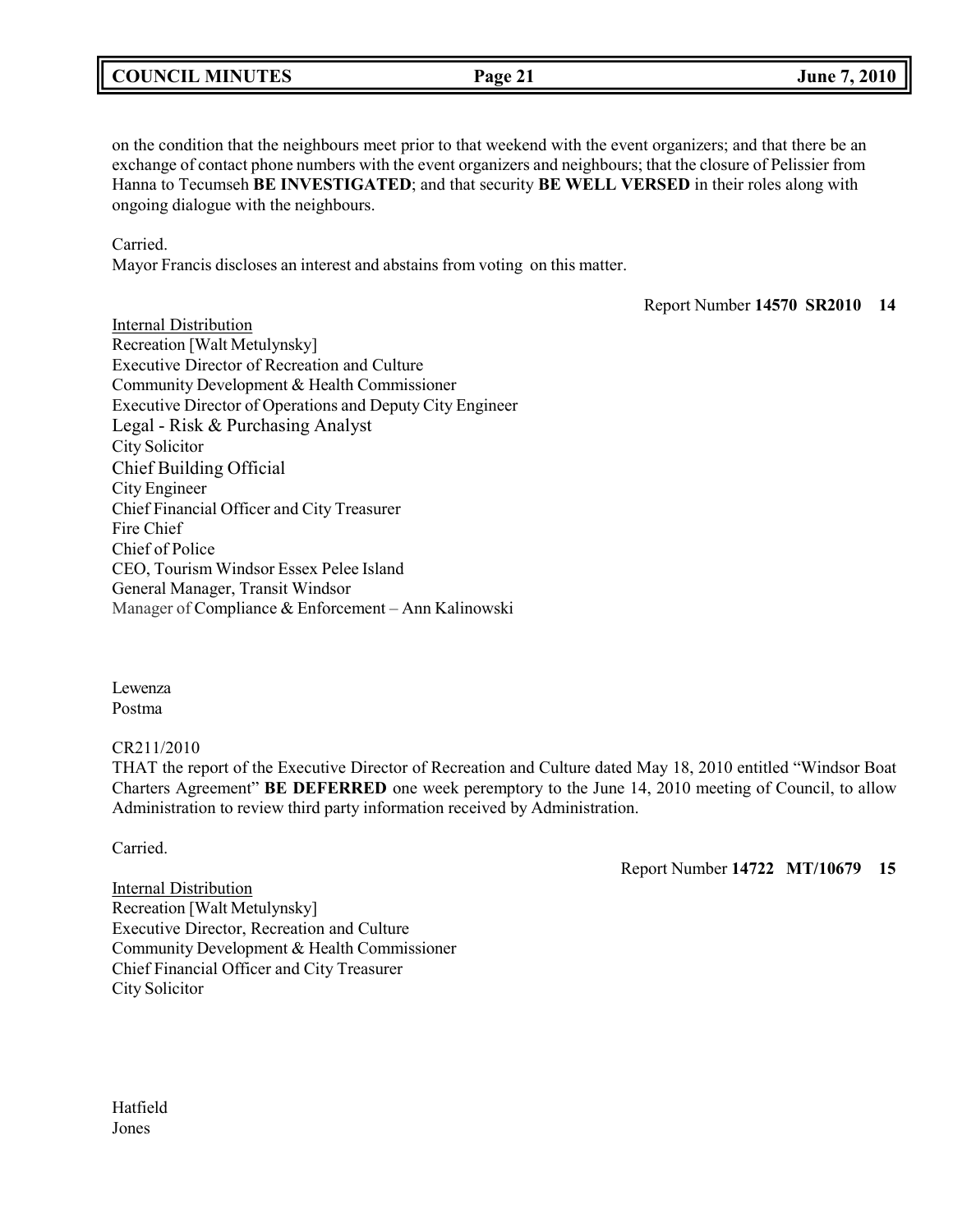# **COUNCIL MINUTES Page 22 June 7, 2010**

#### CR212/2010

THAT City Council **AUTHORIZE** the Chief Administrative Officer and City Clerk to sign the amended Municipal Funding Agreement, copy attached, between the Association of Municipalities of Ontario (AMO) and the Corporation of the City of Windsor, satisfactory in form to the City Solicitor and in financial content to the City Treasurer; and

THAT City Council **DIRECT** the City Solicitor to prepare the appropriate by-law related to this matter.

Carried.

Report Number **14704 GM/9037 C16**

**Appendices** Amended Municipal Funding Agreement

Internal Distribution Finance [Victor Ferranti**]** Chief Financial Officer and City Treasurer City Solicitor

Hatfield Jones

#### CR213/2010

THAT City Council **APPROVE** the timelines and strategic plan for the completion and implementation of the Recommendations contained in the 400 CHS Audit Reports as outlined in this report; and

THAT City Council **APPROVE** the expenditures as outlined in the Financial Matters section of this report and **AUTHORIZE** the engagement of the required consultants and external legal counsel and THAT the Chief Administrative Officer or City Clerk **BE AUTHORIZED** to sign any required agreements, satisfactory in form to the City Solicitor; and

THAT City Council **AUTHORIZE** use of Budget Stabilization Reserve funding to an upset limit of \$50,000 for consulting assistance as detailed in the Financial Matters Section.

Carried.

Report Number **14736 APM/7057 C17**

Internal Distribution Chief Administrative Office [Terri Knight Lepain] Chief Administrative Officer Chief Financial Office/City Treasurer City Clerk City Engineer Community Development & Health Commissioner City Solicitor

Gignac Hatfield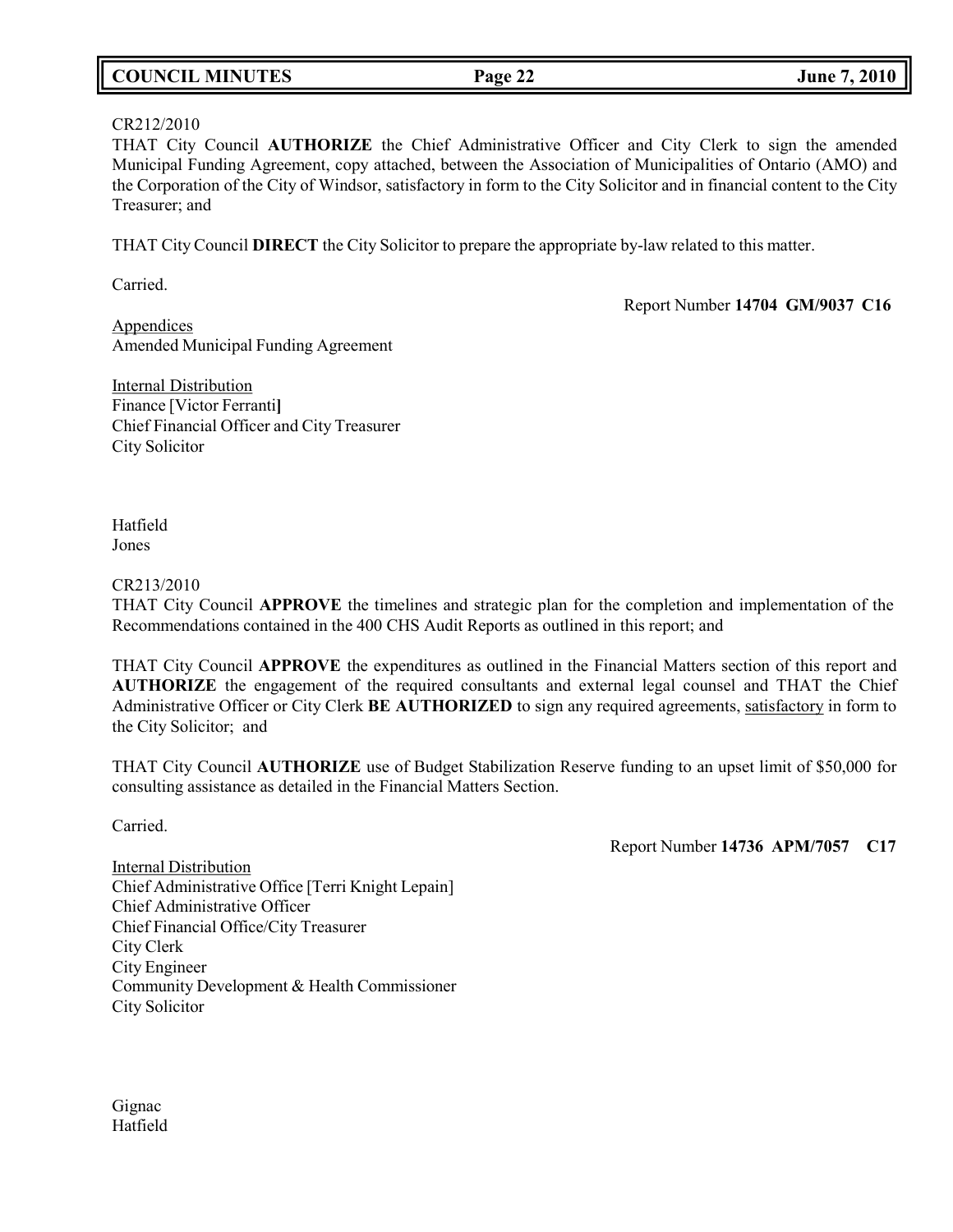| <b>COUNCIL MINUTES</b> | Page 23 | <b>June 7, 2010</b> |
|------------------------|---------|---------------------|
|------------------------|---------|---------------------|

#### CR214/2010

THAT the report of the Executive Initiatives Coordinator dated April 21, 2010 entitled "Shared Service Review Project" **BE DEFERRED** to allow for additional consultation.

Carried.

Report Number **14735 GP/9577 18**

Internal Distribution Chief Administrative Office [Terri Knight Lepain] Chief Administrative Officer Executive Director of Human Resources Service Delivery Transformation Program Manager Chief Financial Officer/City Treasurer City Solicitor

Hatfield Jones

### CR215/2010

**I.** That the following low tender **BE ACCEPTED:**

| <b>TENDERER:</b>           | Facca Inc.                     |
|----------------------------|--------------------------------|
|                            | 2097 County Rd 31, RR#1        |
|                            | <b>Ruscom, Ontario NOR 1R0</b> |
| <b>TENDER NO.:</b>         | $53-10$                        |
| <b>TOTAL TENDER PRICE:</b> | \$5,877,450.00 (excluding GST) |

and that the Chief Administrative Officer and City Clerk **BE AUTHORIZED** to sign a contract with the low tenderer, satisfactory in technical content to the City Engineer, in financial content to the City Treasurer, and in form to the City Solicitor; and

**II.** That **APPROVAL BE GIVEN** to Increase the project budget by \$1,377,450 to \$67,590,523; and

#### **Account to be Charged: 007-5410-1790-30720-7092013**

**III.** That **APROVAL BE GIVEN** to transfer \$1,377,450 from Project ID#7095000 (Capital Contingency – ISF/RiNC) to Project ID#7092013.

Carried.

Report Number **14728 SW/10680 C19**

Internal Distribution Public Works [Greg St. Louis] City Engineer Manager of Purchasing and Risk Management Chief Financial Officer and City Treasurer City Solicitor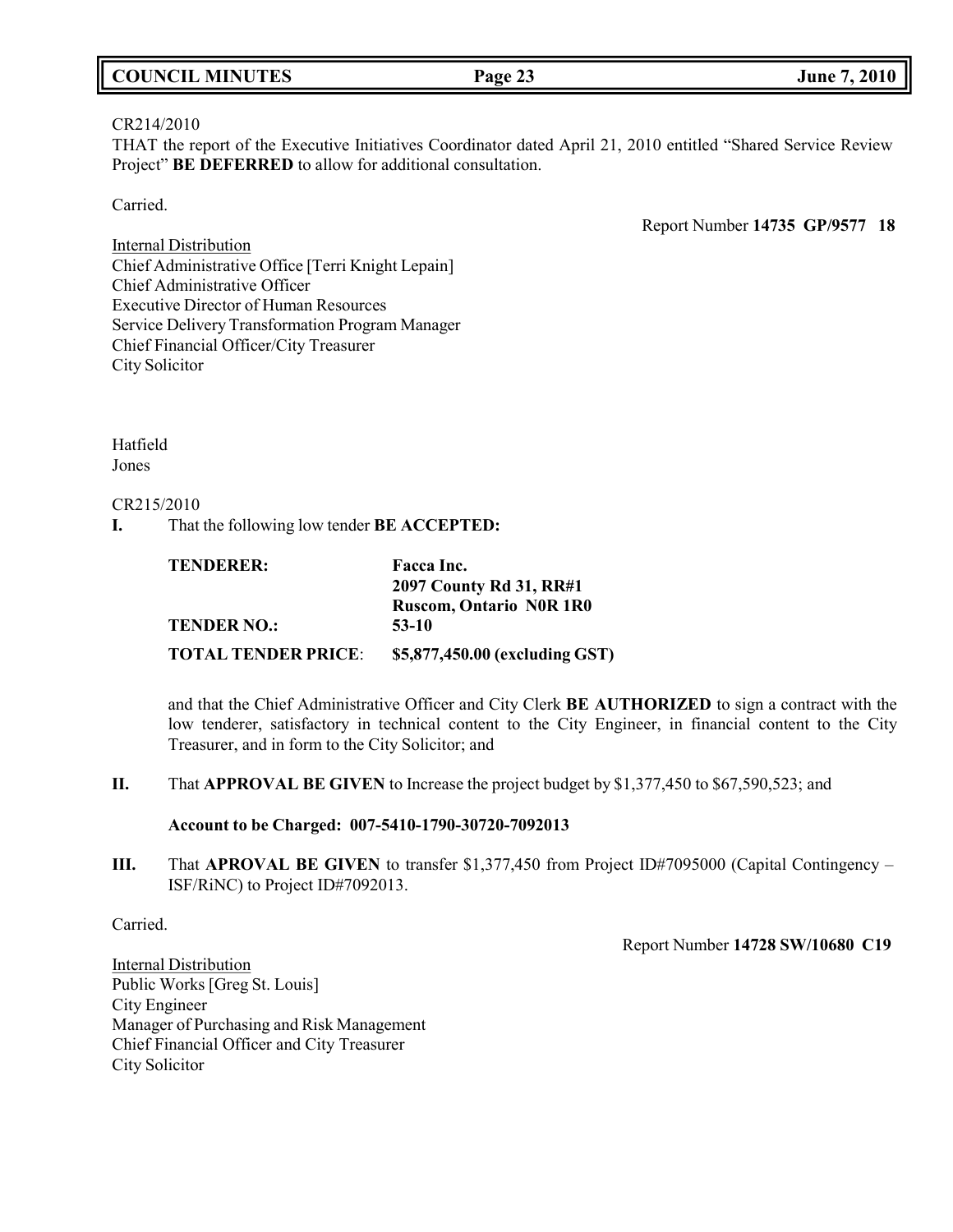## **COUNCIL MINUTES Page 24 June 7, 2010**

Marra Valentinis

#### CR216/2010

That the report of the City Planner dated April 26, 2010 entitled "Administration's Response to the Small Business Advisory Panel's Recommendations to Council (A Companion Report to the Small Business Advisory Panel Committee Report)" **BE DEFERRED** four weeks to the meeting of July 12, 2010 to allow opportunity for the Panel to review the report.

Carried.

Report Number **14684 AF/8951 20**

Internal Distribution Planning – Neil Robertson Chief Financial Officer and City Treasurer City Solicitor City Clerk Manager of Planning Policy City Planner

Hatfield Jones

## *CR217/2010 REPEALED BY CR592/2019 ADOPTED DECEMBER 2, 2019 AND CONVERT THE DOCUMENTS TO PROCEDURES*

CR217/2010

That the report from Human Resources dated May 18, 2010 with respect to the revised Workplace Violence and Harassment Policies and Procedures **BE RECEIVED** for information; and

That Council **APPROVE** the recommended revisions made to the said policies (Appendix A) illustrating the Corporation's dedication to provide a safe and healthy workplace free from Workplace Violence and Harassment and maintain compliance with Part III.0.1 Violence and Harassment as amended in the *Occupational Health and Safety Act*, effective June 15, 2010.

Carried.

Report Number **14681 ACO/1816 C21**

**Appendices** Appendix A

Internal Distribution Human Resources [Kimberley Brown] Executive Director of Human Resources Manger of Organizational Planning & Staff Development Corporate Safety Advisor City Clerk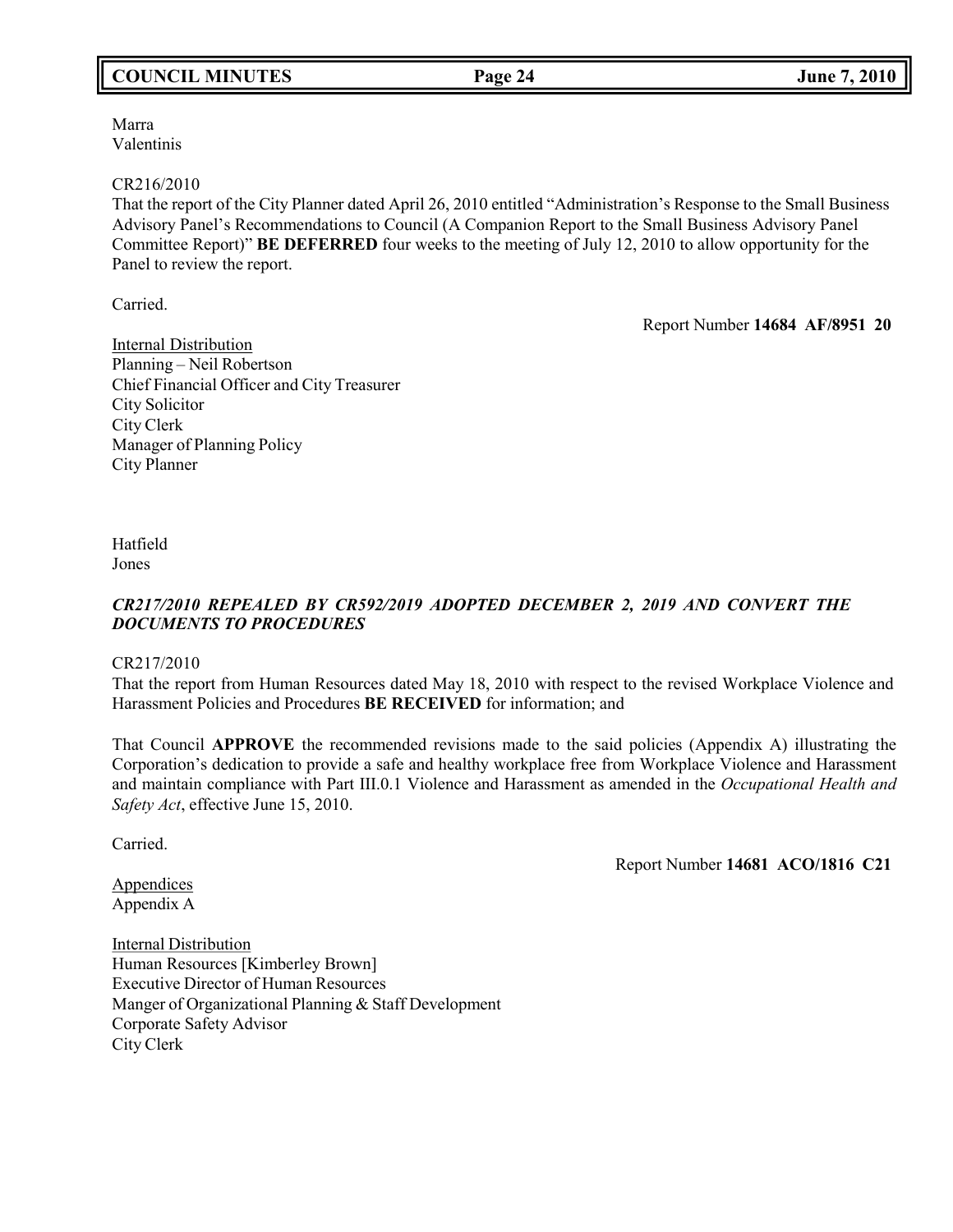## **COUNCIL MINUTES Page 25 June 7, 2010**

Marra Postma

CR218/2010

- A. That City Council **ENDORSES** the City of Windsor bid proposal to host the 2013 Summer Games of the International Children's Games (ICG), but the offer to host be conditional on the City of Windsor's ability to withdraw prior to December 31, 2010 subject to a secured and potential sponsorship and facilities plan and **AUTHORISES** the appropriate City Officials (CAO and/or Mayor and/or City Clerk) to sign any necessary documents incidental to the proposal documents.
- B. That the Mayor's Office **BE AUTHORIZED** to execute the hosting fee payment of 500 Euros which is a prerequisite of the bid application.
- C. And **FURTHER** the City seeks **SUPPORT** from the County of Essex, University of Windsor and St. Clair College.

Carried.

Report Number **14754 APR/10694 22**

**Internal Distribution** Mayor's Office [Gordon Orr; Nora Romero**]** Chief Financial Officer and City Treasurer Marketing & Communications Officer – Gordon Orr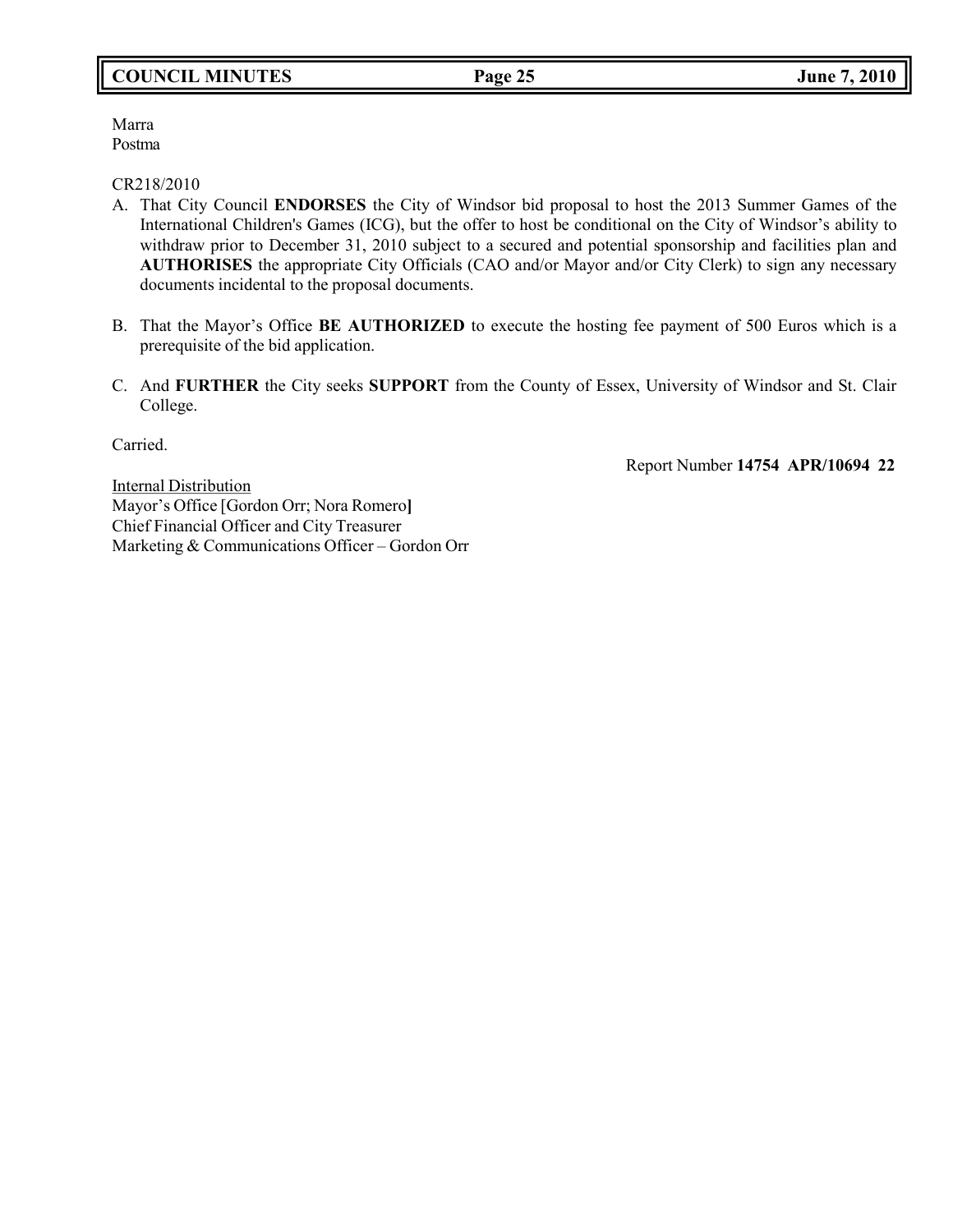## **ADOPTED AS AMENDED** by Council at its meeting held June 7, 2010 **[M166-2010]** KK Windsor, Ontario June 7, 2010

## **REPORT NO. 280** of the **Windsor Heritage Committee** at its meeting held April 14, 2010 5:30 o'clock p.m. Meeting Room 405, 400 City Hall Square East

**Present:** Robin Easterbrook, Chair Councillor Fulvio Valentinis Lynn Raeburn Baker Simon Chamely Dr. Paul DeMarco Andrew Foot Jeffrey Mellow Noreen Slack

Your Committee submits the following recommendation:

That the request by the Planning Department, City of Windsor for a grant of up to \$15,000 from the Built Heritage Fund, for a building condition report for Our Lady of the Rosary Church, 2879 Riverside Drive East **BE APPROVED.**

## **NOTE: The Report of the Heritage Planner dated April 7, 2010 ``is** *attached* **as background information.**

**CHAIR** 

COMMITTEE COORDINATOR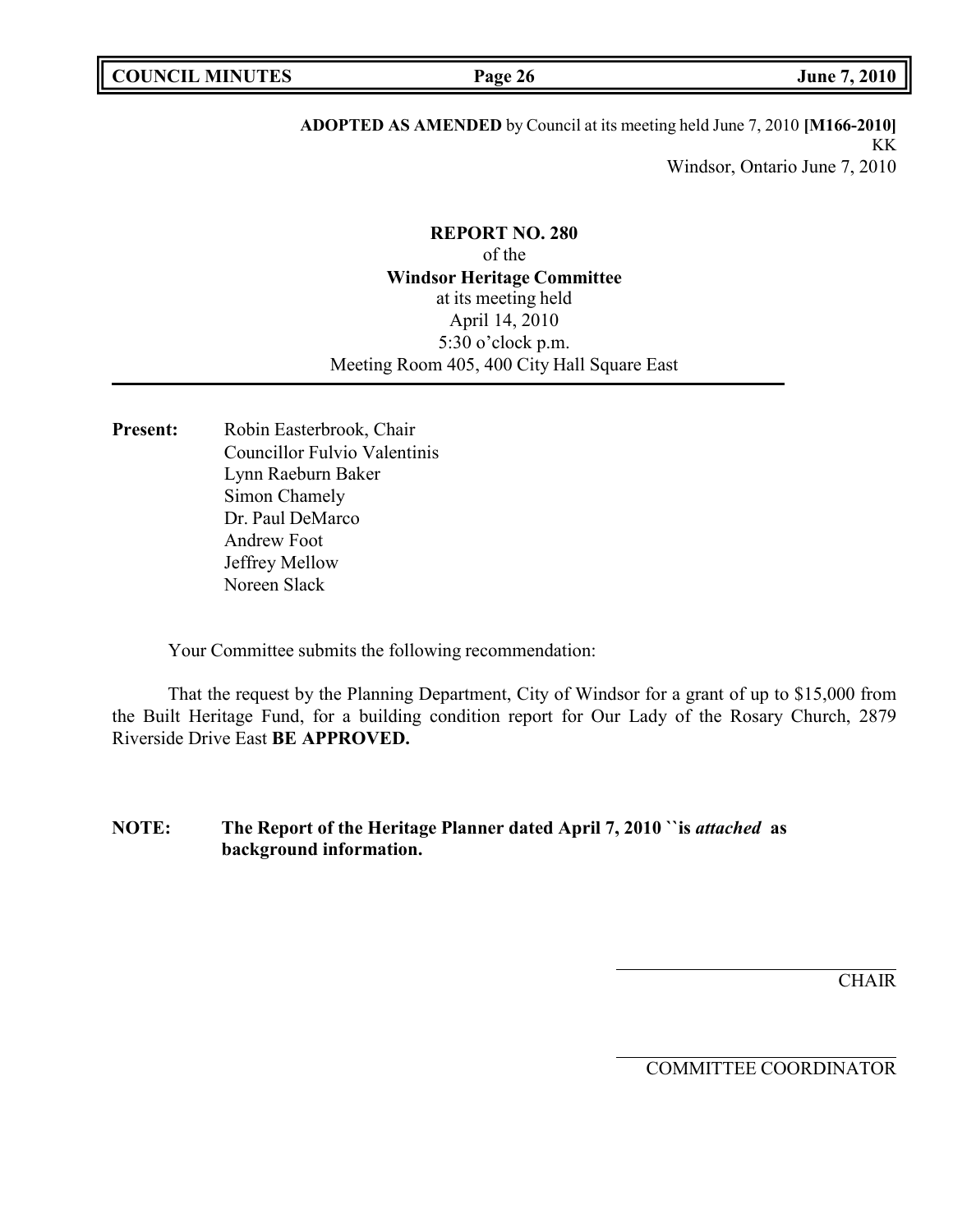|  | <b>COUNCIL MINUTES</b> |
|--|------------------------|
|--|------------------------|

**COUNCIL EXECUTE:** FOR **LIGATION COUNCIL EXECUTE:**  $\frac{1}{2}$  **June** 7, 2010

ADOPTED by Council at its meeting held June 7, 2010 [**M167-2010**] VC/bm

# **SPECIAL MEETING OF COUNCIL AND AUDIT COMMITTEE – IN CAMERA June 7, 2010 [Session 1]**

## **Meeting called to order at: 3:00 p.m.**

## **Council Members in Attendance:**

Mayor E. Francis Councillor D. Brister Councillor C. Postma Councillor R. Jones Councillor A. Halberstadt Councillor F. Valentinis Councillor K. Lewenza Councillor B. Marra (arrives at 3:43 p.m.) Councillor P. Hatfield Councillor J. Gignac

## **Council Members Absent:**

Councillor D. Dilkens(representing the International Relations Committee and the City of Windsor in the Twin City of Lublin, Poland for purposes of 10<sup>th</sup> Anniversary Twinning Celebrations)

## **Audit Committee Members in Attendance:**

- B. Carter
- G. Sandala
- M. Zalev

## **Also in attendance:**

H. Reidel, Chief Administrative Officer G. Wilkki, City Solicitor V. Critchley, City Clerk M. Sonego, City Engineer (leaves at 3:15 p.m.) J. Guthrie, Deputy Treasurer – Taxation and Financial Projects (for O. Colucci)

## **Verbal Motion is presented by Councillor Postma, seconded by Councillor Jones, to move in Camera for discussion of the following item(s):**

| <b>Subject</b>                                  | $\mathbf{h}$ – Pursuant to Municipal Act,<br>2001, as amended |
|-------------------------------------------------|---------------------------------------------------------------|
| al matter – about an identifiable individual(s) | 239(2)(b)                                                     |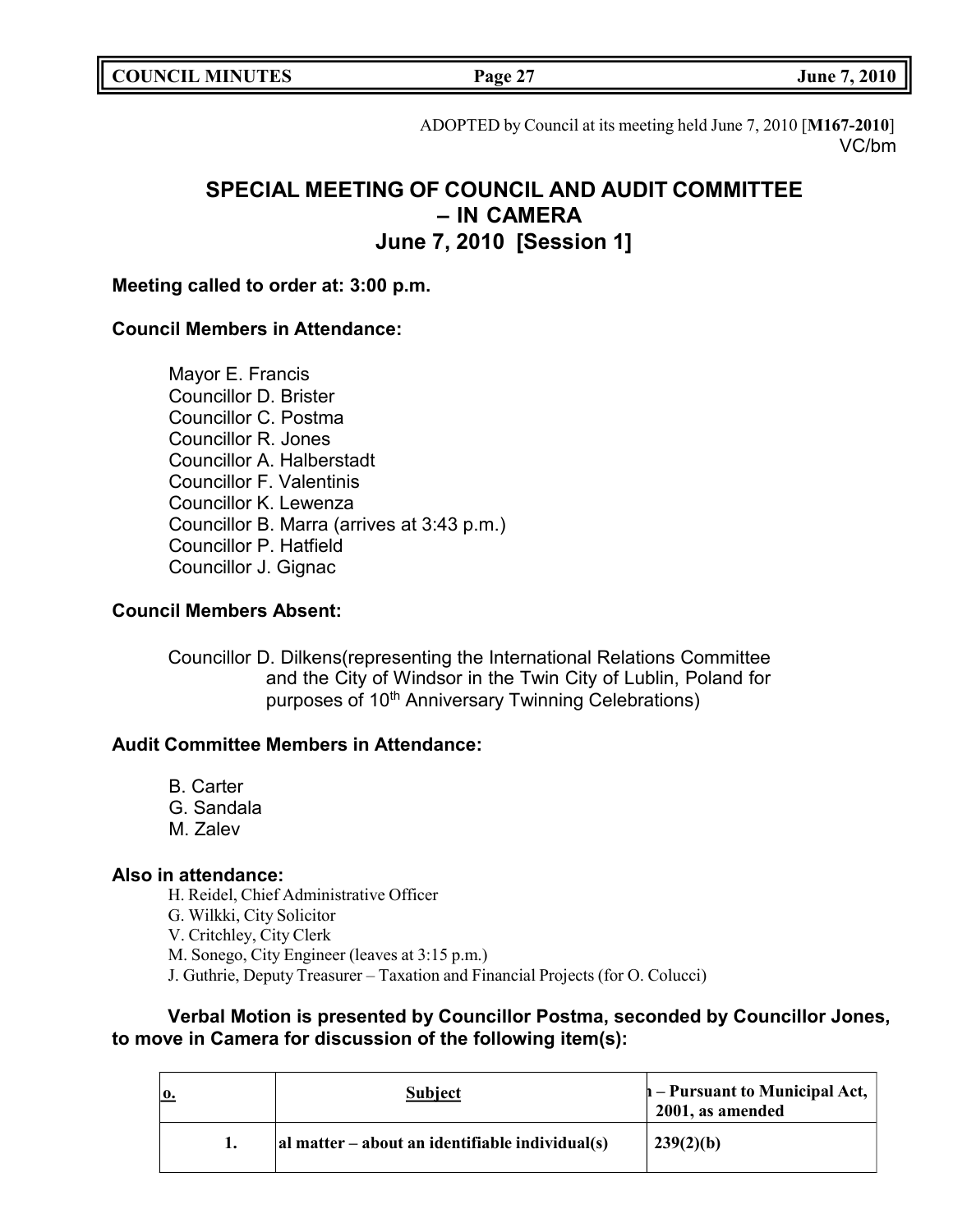**Motion Carried.**

## **Declarations of Pecuniary Interest:**

None declared.

## **Discussion on the items of business. (Item 1)**

**Verbal Motion is presented by Councillor Brister, seconded by Councillor Postma,**

**to move back into public session.**

**Motion Carried.**

## **Moved by Councillor Postma, seconded by Councillor Brister,**

**THAT the Clerk BE DIRECTED to transmit the recommendation(s) contained in the report(s) discussed at the In-Camera Council and Audit Committee Meeting held June 7, 2010 directly to Council for consideration at the next Regular Meeting.**

1. That the verbal report respecting a personal matter about an identifiable individual(s) **BE RECEIVED FOR INFORMATION** and Administration **BE AUTHORIZED** to proceed in accordance with the verbal direction of Council and the Audit Committee.

## **Motion Carried.**

**Moved by Councillor Marra, seconded by Councillor Valentinis, That the special meeting of Council and the Audit Committee held June 7, 2010 BE ADJOURNED.**

**(Time: 3:55 p.m.) Motion Carried.**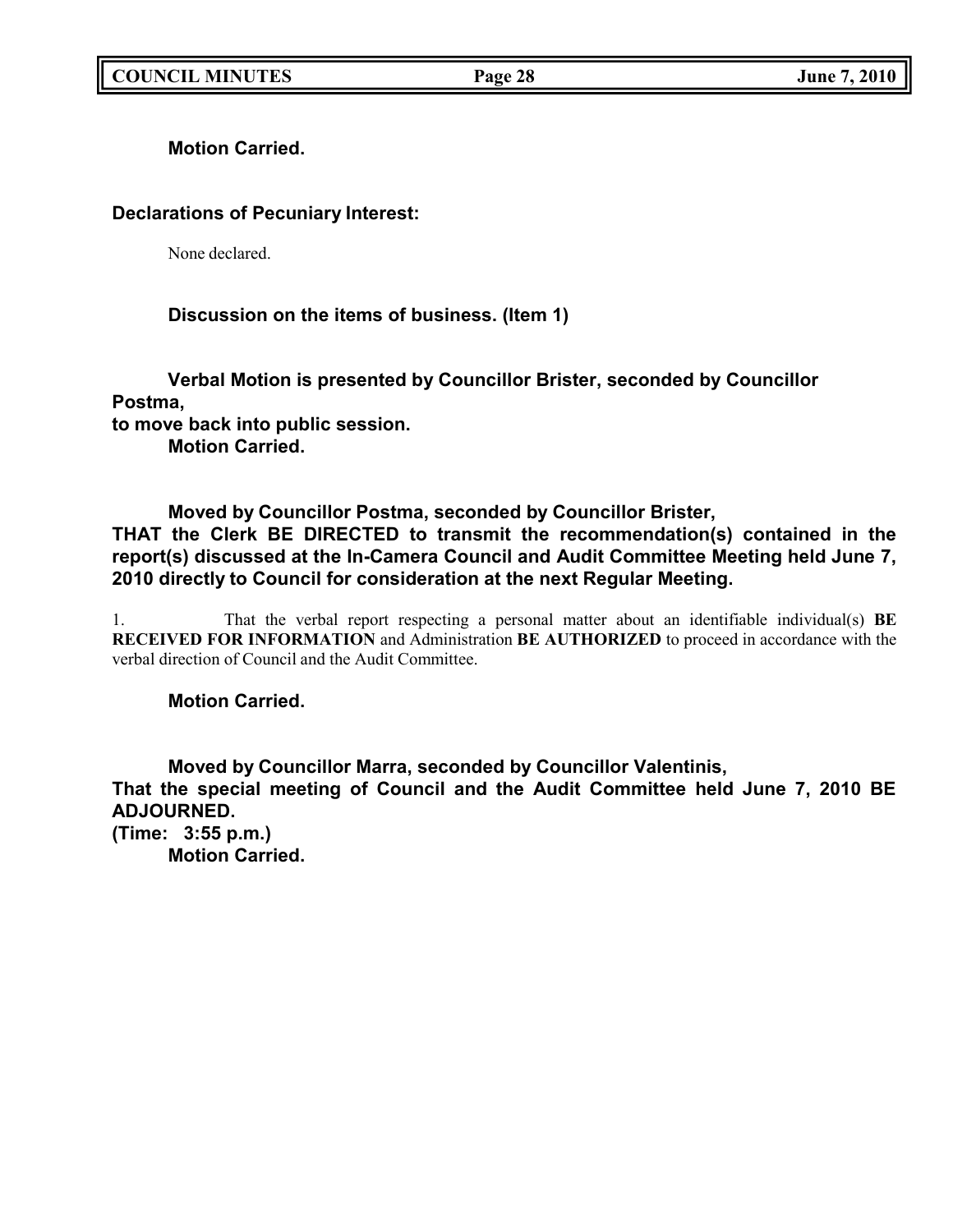|  | <b>COUNCIL MINUTES</b> |
|--|------------------------|
|--|------------------------|

**COUNCIL MINUTES Page 29 June 7, 2010**

ADOPTED by Council at its meeting held June 7, 2010 [**M168-2010**] VC/bm

# **SPECIAL MEETING OF COUNCIL – IN CAMERA June 7, 2010 [Session 2]**

## **Meeting called to order at: 3:55p.m.**

## **Members in Attendance:**

Mayor E. Francis Councillor D. Brister Councillor C. Postma Councillor R. Jones Councillor A. Halberstadt Councillor F. Valentinis Councillor K. Lewenza Councillor B. Marra Councillor P. Hatfield Councillor J. Gignac

## **Members Absent:**

Councillor D. Dilkens (representing the International Relations Committee and the City of Windsor in the Twin City of Lublin, Poland for purposes of 10<sup>th</sup> Anniversary Twinning Celebrations)

### **Also in attendance:**

H. Reidel, Chief Administrative Officer R. Warsh, Community Development and Health Commissioner (arrives at 4:18 p.m.) M. Sonego, City Engineer G. Wilkki, City Solicitor V. Critchley, City Clerk J. Guthrie, Deputy Treasurer – Taxation and Financial Projects (for O. Colucci) M. Stamp, Property Supervisor (Items 2 and 3) G. King, Legal Counsel (Items 5 and 6)

## **Verbal Motion is presented by Councillor Brister, seconded by Councillor Jones, to move in Camera for discussion of the following item(s):**

| 0. | <b>Subject</b>                  | h – Pursuant to Municipal Act,<br>2001, as amended |
|----|---------------------------------|----------------------------------------------------|
|    | 1. Ity matter –purchase of land | 239(2)(c)                                          |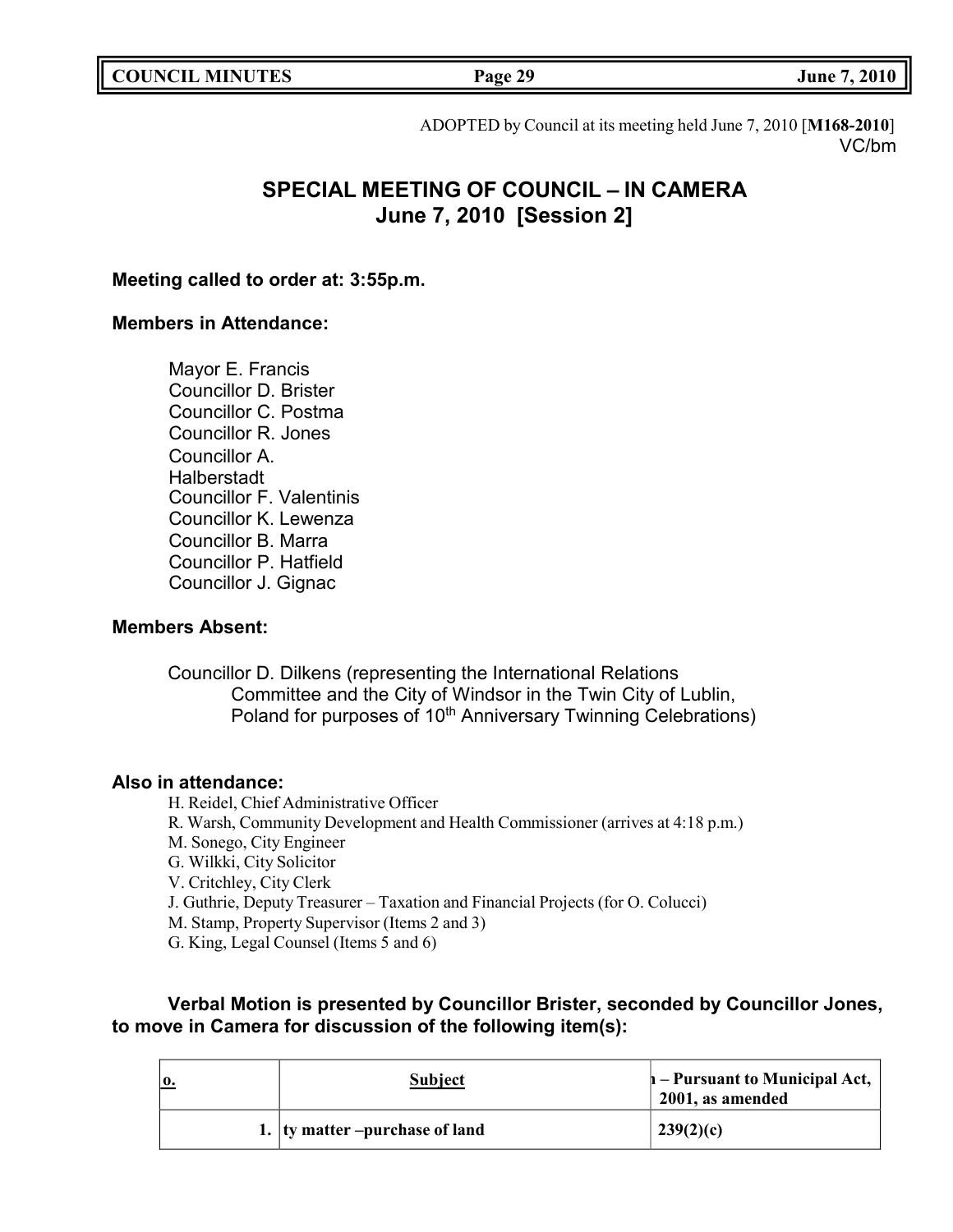| 2. $\vert$ ty matter – sale of land                                                                                    | 239(2)(c) |
|------------------------------------------------------------------------------------------------------------------------|-----------|
| ty matter – sale of land                                                                                               | 239(2)(c) |
| matter – litigation                                                                                                    | 239(2)(e) |
| al matter - about an identifiable individual(s) $-$<br>verbal report by Chief Administrative Officer<br>and City Clerk | 239(2)(b) |
| al matter – about an identifiable individual(s) –<br>report enclosed under separate cover                              | 239(2)(b) |
| al matter – about an identifiable individual(s) –<br>report enclosed under separate cover                              | 239(2)(b) |

## **Motion Carried.**

## **Declarations of Pecuniary Interest:**

None declared.

**Discussion on the items of business. (Items 1, 2, 4, 3, 5, 7 and 6)**

**Verbal Motion is presented by Councillor Brister, seconded by Councillor Valentinis,**

**that Rule 3.3 (a) of the** *Procedure By-law, 420-2001 as amended,* **be waived to add the following Agenda item:**

**8. Property matter – economic development (Section 239(2)(a)(c))**

**Motion Carried.**

**Discussion on the items of business. (Item 8)**

**Verbal Motion is presented by Councillor Jones, seconded by Councillor Postma, to move back into public session.**

**Motion Carried.**

**Moved by Councillor Postma, seconded by Councillor Jones,**

**THAT the Clerk BE DIRECTED to transmit the recommendation(s) contained in the report(s) discussed at the In-Camera Council Meeting held June 7, 2010 directly to Council for consideration at the next Regular Meeting.**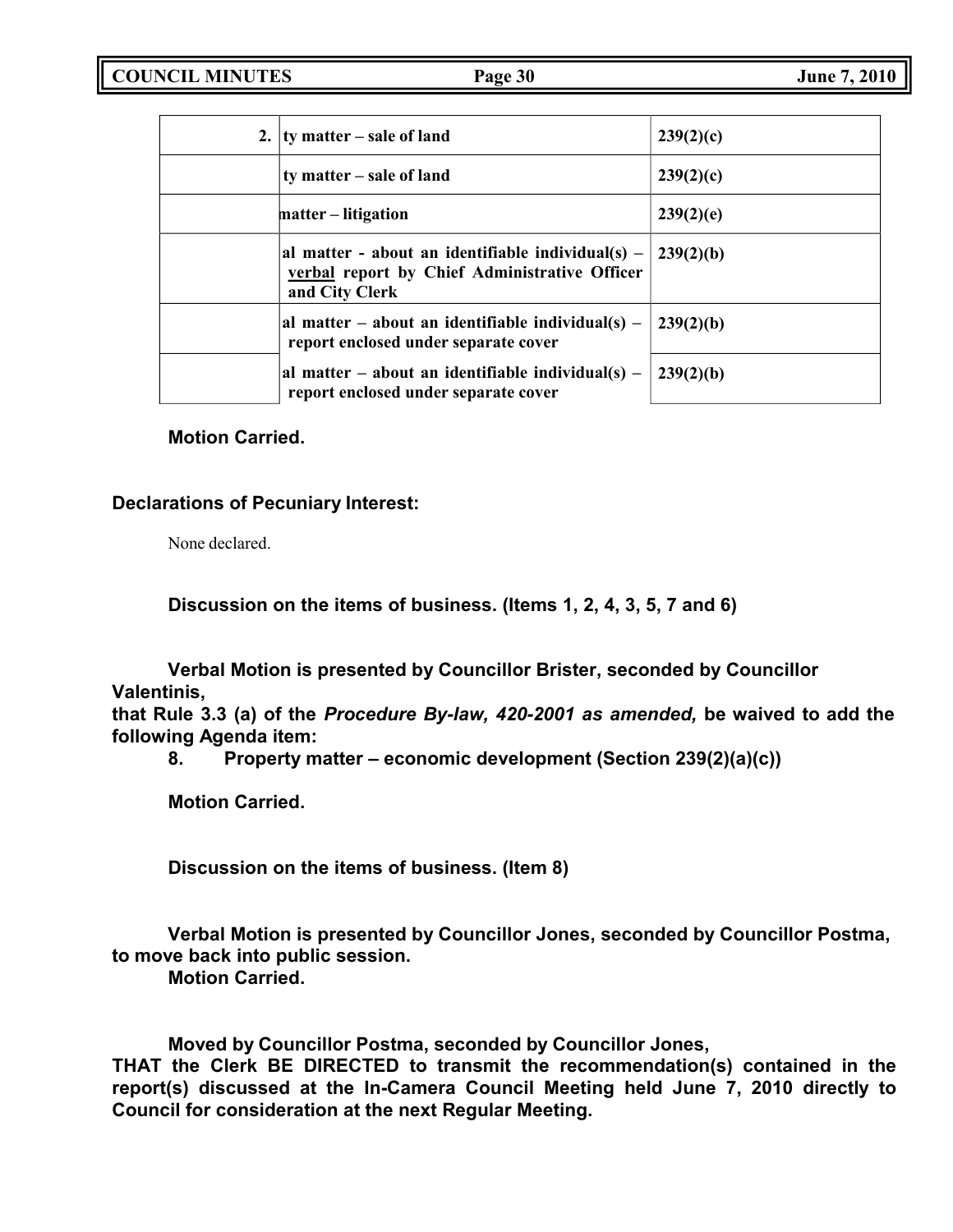| <b>COUNCIL MINUTES</b> |  |
|------------------------|--|
|------------------------|--|

1. That the recommendation contained in the in-camera report from the Property Coordinator, Property Supervisor, City Solicitor and Chief Financial Officer and City Treasurer respecting purchase of land **BE APPROVED**.

2. That the recommendation contained in the in-camera report from the Property Supervisor, City Solicitor, Chief Financial Officer and City Treasurer and Community Development and Health Commissioner respecting sale of land **BE APPROVED**.

3. That the in-camera report from the Property Supervisor, City Solicitor and Chief Financial Officer and City Treasurer respecting sale of land **BE RECEIVED** and that Administration **PROCEED** on the verbal direction of Council.

## **Councillors Brister and Gignac voting nay.**

4. That the recommendation contained in the in-camera report from the Deputy Treasurer, Taxation and Financial Projects, Chief Financial Officer and City Treasurer and City Solicitor respecting litigation **BE APPROVED**.

5. That the verbal report from the Chief Administrative Officer and City Clerk respecting a personal matter **BE RECEIVED** and that Administration **BE AUTHORIZED** to proceed in accordance with the verbal direction of Council.

## **Councillor Jones voting nay.**

6. That the confidential report from the Mayor and Chief Administrative Officer respecting a personal matter **BE RECEIVED** and that Administration **BE AUTHORIZED** to proceed in accordance with the verbal direction of Council.

7. That the confidential report from the Mayor and Chief Administrative Officer respecting a personal matter **BE RECEIVED** and that Administration **BE AUTHORIZED** to proceed in accordance with the verbal direction of Council.

## **Councillor Postma voting nay.**

8. That the confidential verbal report from Mayor Francis respecting a property matter **BE RECEIVED FOR INFORMATION**.

## **Motion Carried.**

**Moved by Councillor Brister, seconded by Councillor Valentinis, That the special meeting of council held June 7, 2010 BE ADJOURNED. (Time: 5:42 p.m.) Motion Carried.**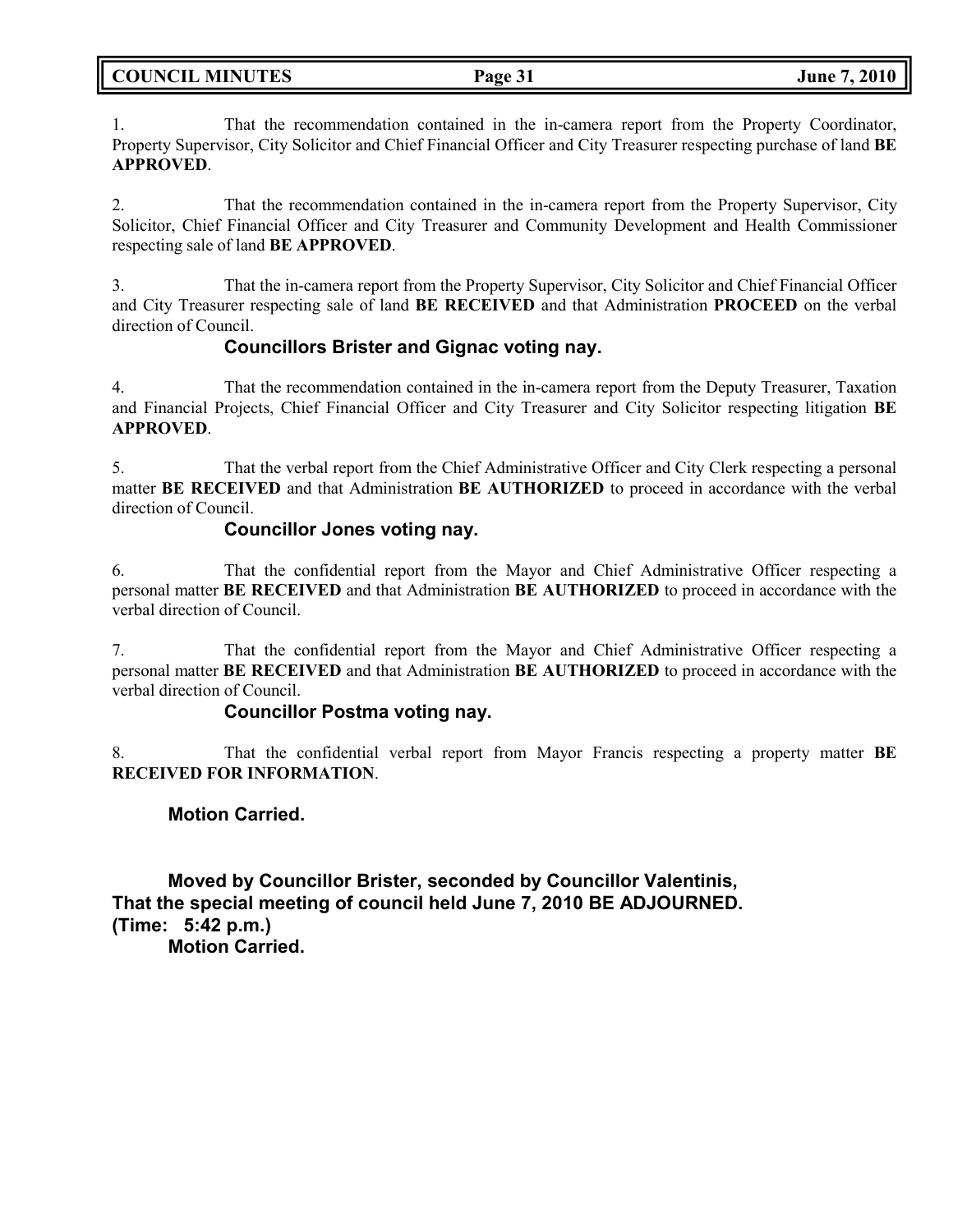**DEFERRED** a minimum of four weeks to July 12, 2010 as ADOPTED by Council at its meeting held June 7, 2010 [**M169-2010**] KK Windsor, Ontario June 7, 2010

## **REPORT NO. 1** of the **Small Business Advisory Panel** at its meeting held April 9, 2010 2:00 p.m. Meeting Room 406, 400 City Hall Square East

**Present:** Dr. Alfie Morgan, Chair Norm Marcoux James Marsh John Millson Charlie Regan

The Small Business Advisory Panel submits the following recommendations:

- **1.** That a "small business coordinator" **BE APPOINTED** (to be the champion of and, to advocate for small business inside City Hall) whose responsibilities will include the following:
	- To help small business people navigate through the procedures of City Hall
	- To work with other city departments to expedite applications (requests, inquiries, etc.) as well as help in solving problems (e.g. with involuntary infractions of regulations, etc.)
	- To help them apply for grants and access to provincial and federal programs.
	- To identify the implications for small business of proposed procedural changes and alert departments to such impacts and avoid potential complications for small business owners.
- **2.** That Administration **BE REQUESTED** to formulate, promote and implement an incentive package and checklist to small business in the City similar to the models used in London, Chatham, Cambridge and Toronto.
- **3.** That Administration **BE REQUESTED** to consider the establishment of a city-wide Community Improvement Plan which would trigger tax incentives including the waiver of development charges for owners and landlords to restore and improve their properties, as well as deferral of any tax increases for up to 10 years.
- **4.** That Administration **BE REQUESTED** to formulate, promote and implement a tax package for small business including tax relief, treatment of arrears and reduction of arrears through an amnesty period in a manner that would allow affected small businesses to continue operating.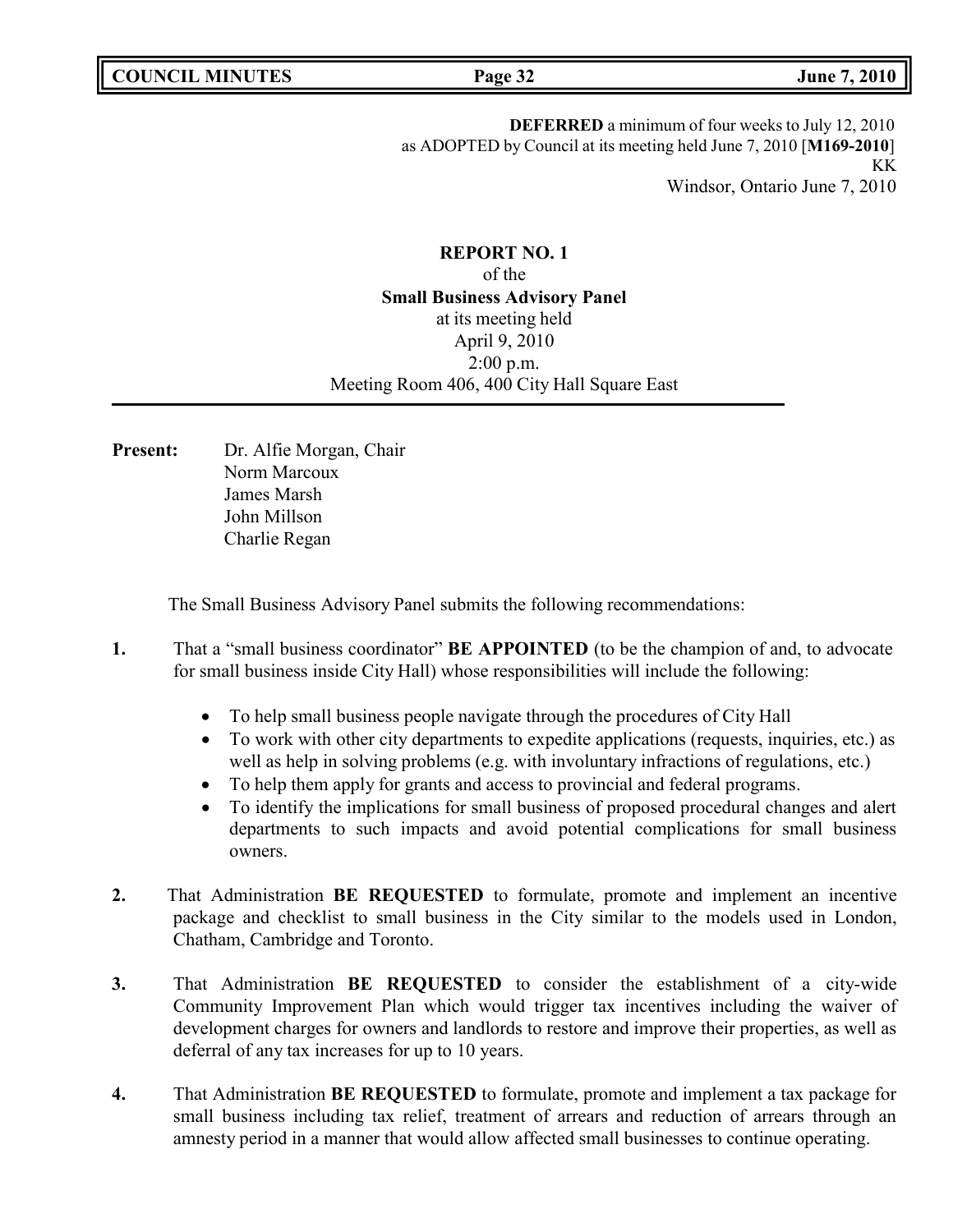**COUNCIL MINUTES Page 33 June 7, 2010**

- **5.** That a "small business strategic planning meeting" **BE CONVENED** within 60 days to identify the issues impacting the small business sector with presentations from small business spokespersons. Issues identified at this meeting **BE DEVELOPED** into action plans for administration to implement and further, that the strategic planning sessions **BE CONVENED** on an annual basis to monitor progress and identify any new issues.
- **6.** That Administration **BE REQUESTED** to work in coordination with the Panel to formulate, promote and implement a Small Business Recognition Program for City employees who go beyond the call of duty to help small business reduce costs, reduce City Hall process time or create initiatives/innovations to assist small business.
- **7.** That City Council **ENCOURAGES** the University of Windsor, St. Clair College and the Windsor Essex Development Commission to create a Windsor Small Business Enterprises (SBE) Centre that would provide a support team to identify all provincial and federal programs assisting small business. The team would research and write applications and engage associated ministries, ministers, deputies, assistants, MPs and MPPs to help secure grants, interest free loans, low interest financing and to set up a mechanism to measure the results.
- **8.** That the Minister of Finance **BE REQUESTED** to consider Windsor's unique economic climate and change the city's base tax year for the next MPAC reassessment from Jan. 1, 2012 to Jan. 1, 2010.

**NOTE:** See also Item on the July 12, 2010 Agenda.

CHAIR

COMMITTEE COORDINATOR